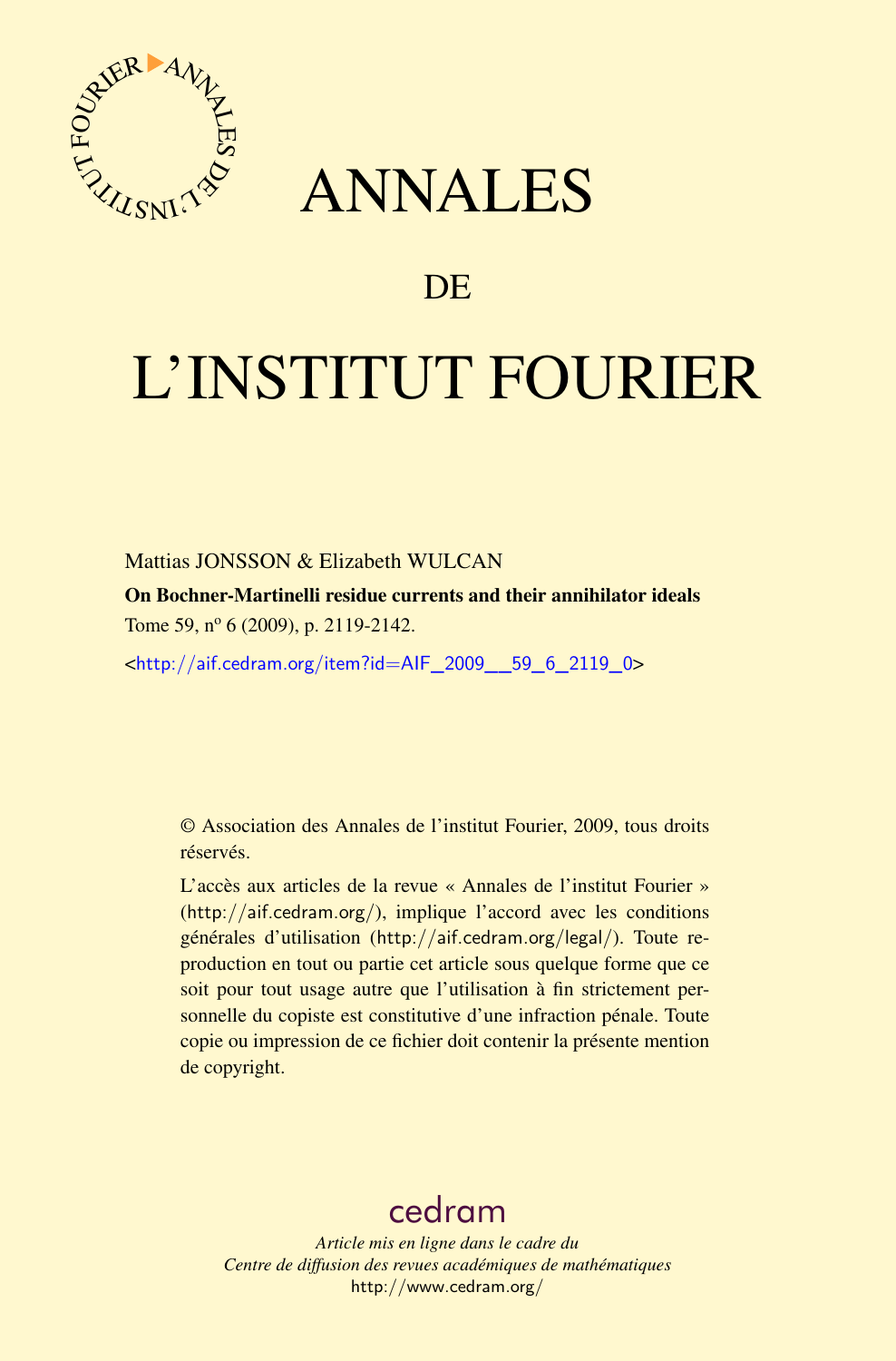### <span id="page-1-0"></span>ON BOCHNER-MARTINELLI RESIDUE CURRENTS AND THEIR ANNIHILATOR IDEALS

#### **by Mattias JONSSON & Elizabeth WULCAN**

ABSTRACT. — We study the residue current  $R^f$  of Bochner-Martinelli type associated with a tuple  $f = (f_1, \ldots, f_m)$  of holomorphic germs at  $0 \in \mathbb{C}^n$ , whose common zero set equals the origin. Our main results are a geometric description of *R<sup>f</sup>* in terms of the Rees valuations associated with the ideal (*f*) generated by *f* and a characterization of when the annihilator ideal of  $R^f$  equals (*f*).

Résumé. — Nous étudions le courant résiduel de type Bochner-Martinelli *R<sup>f</sup>* associé à un *m*-uple de germes de fonctions holomorphes  $f = (f_1, \ldots, f_m)$  définies à l'origine 0 *∈* **C***<sup>n</sup>* dont l'ensemble des zéros communs se réduit à 0. Nos résultats principaux sont: une description géométrique de *R<sup>f</sup>* en terme des valuations de Rees associées à l'idéal (*f*) engendré par f et la caractérisation du cas où l'idéal annihilateur de *R<sup>f</sup>* est égal à (*f*).

#### **1. Introduction**

Residue currents are generalizations of classical one-variable residues and can be thought of as currents representing ideals of holomorphic functions. In [\[21\]](#page-24-0) Passare-Tsikh-Yger introduced residue currents based on the Bochner-Martinelli kernel. Let  $f = (f_1, \ldots, f_m)$  be a tuple of (germs of) holomorphic functions at  $0 \in \mathbb{C}^n$ , such that  $V(f) = \{f_1 = \ldots = f_m =$  $0$ } = {0}. (Note that we allow  $m > n$ .) For each ordered multi-index *I* = { $i_1, ..., i_n$ } ⊆ { $1, ..., m$ } let

(1.1) 
$$
R_{\mathcal{I}}^{f} = \bar{\partial}|f|^{2\lambda} \wedge c_{n} \sum_{\ell=1}^{n} (-1)^{\ell-1} \frac{\overline{f_{i_{\ell}}} \wedge_{q \neq \ell} \overline{df_{i_{q}}}}{|f|^{2n}}\bigg|_{\lambda=0}
$$

where  $c_n = (-1)^{n(n-1)/2}(n-1)!$ ,  $|f|^2 = |f_1|^2 + ... + |f_m|^2$ , and  $\alpha|_{\lambda=0}$ denotes the analytic continuation of the form  $\alpha$  to  $\lambda = 0$ . Moreover, let

*,*

Keywords: Residue current, annihilator ideal, Rees valuation. Math. classification: 32A26, 32A27, 32S45.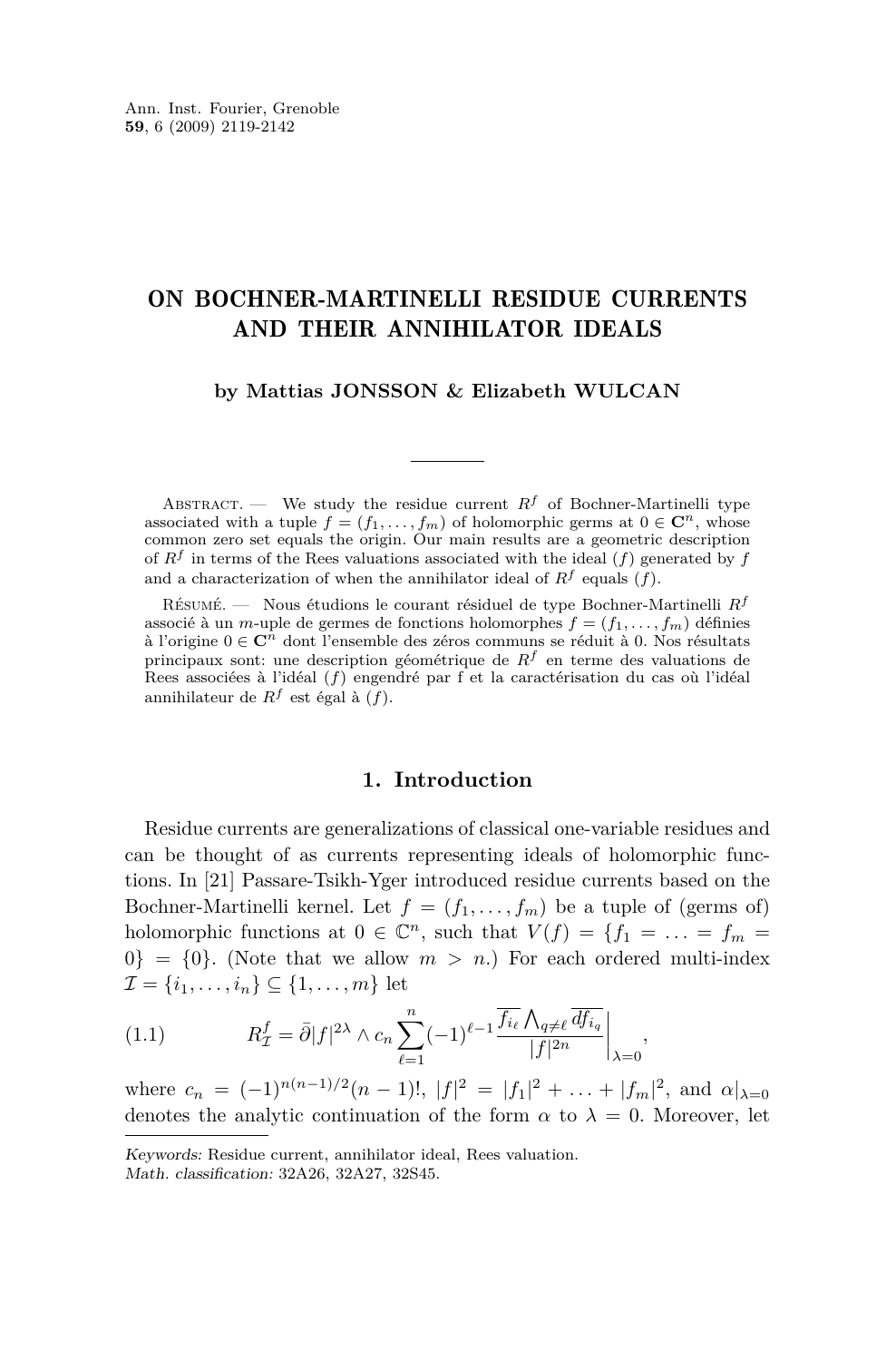<span id="page-2-0"></span> $R^f$  denote the vector-valued current with entries  $R^f_{\mathcal{I}}$ ; we will refer to this as the Bochner-Martinelli residue current associated with *f*. Then *R<sup>f</sup>* is a well-defined  $(0, n)$ -current with support at the origin and  $\overline{g}R^f_{\mathcal{I}} = 0$  if  $g$ is a holomorphic function that vanishes at the origin. It follows that the coefficients of the  $R^f_\mathcal{I}$  are just finite sums of holomorphic derivatives at the origin.

Let  $\mathcal{O}_0^n$  denote the local ring of germs of holomorphic functions at  $0 \in \mathbb{C}^n$ . Given a current *T* let ann *T* denote the (holomorphic) annihilator ideal of *T*, that is,

$$
\operatorname{ann} T=\{h\in \mathcal{O}_0^n, hT=0\}.
$$

Our main result concerns ann  $R^f = \bigcap \text{ann } R^f_{\mathcal{I}}$ . Let  $(f)$  denote the ideal generated by the  $f_i$  in  $\mathcal{O}_0^n$ . Recall that  $h \in \mathcal{O}_0^n$  is in the integral closure of (*f*), denoted by  $\overline{(f)}$ , if  $|h| \le C|f|$ , for some constant *C*. Moreover, recall that  $(f)$  is a complete intersection ideal if it can be generated by  $n = \text{codim } V(f)$  functions. Note that this condition is slightly weaker than  $\operatorname{codim} V(f) = n = m.$ 

THEOREM A. — Suppose that  $f$  is a tuple of germs of holomorphic functions at  $0 \in \mathbb{C}^n$  such that  $V(f) = \{0\}$ . Let  $R^f$  be the corresponding Bochner-Martinelli residue current. Then

(1.2) 
$$
\overline{(f)^n} \subseteq \operatorname{ann} R^f \subseteq (f).
$$

The left inclusion in (1.2) is strict whenever  $n \geq 2$ . The right inclusion is an equality if and only if (*f*) is a complete intersection ideal.

The new results in Theorem A are the last two statements. The left and right inclusions in (1.2) are due to Passare-Tsikh-Yger [\[21\]](#page-24-0) and An-dersson [\[2\]](#page-23-0), respectively. Passare-Tsikh-Yger defined currents  $R^f_{\mathcal{I}}$  also when codim  $V(f) < n$ . The inclusions (1.2) hold true also in this case; one even has  $(f)$ <sup>min(*m*,*n*)</sub> ⊆ ann  $R^f$  ⊆ (*f*). Furthermore, Passare-Tsikh-Yger showed</sup> that ann  $R^f = (f)$  if  $m = \text{codim } V(f)$ . More precisely, they proved that in this case the only entry  $R_f^f$  $\{1,\ldots,m\}$  of  $R^f$  coincides with the classical Coleff-Herrera product

$$
R_{CH}^f = \bar{\partial} \left[ \frac{1}{f_1} \right] \wedge \cdots \wedge \bar{\partial} \left[ \frac{1}{f_m} \right],
$$

introduced in [\[13\]](#page-23-0). The current  $R_{CH}^f$  represents the ideal in the sense that ann  $R_{CH}^f = (f)$  as proved by Dickenstein-Sessa [\[14\]](#page-23-0) and Passare [\[20\]](#page-24-0). This so-called Duality Principle has been used for various purposes, see [\[8\]](#page-23-0). Any ideal of holomorphic functions can be represented as the annihilator ideal of a (vector valued) residue current. However, in general this current is not as explicit as the Coleff-Herrera product, see [\[7\]](#page-23-0).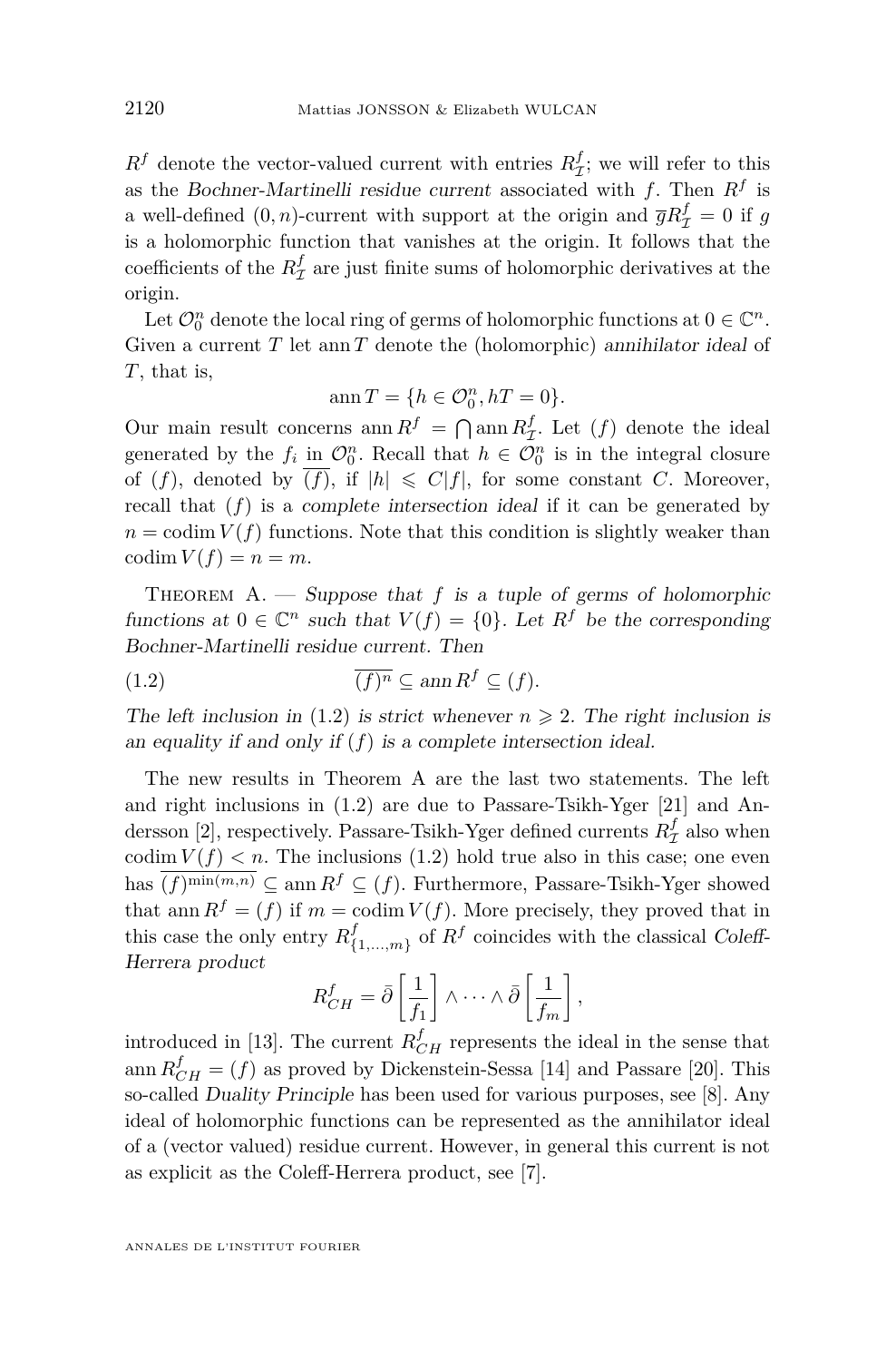<span id="page-3-0"></span>Thanks to their explicitness Bochner-Martinelli residue currents have found many applications, see for example [\[4\]](#page-23-0), [\[5\]](#page-23-0), [\[9\]](#page-23-0), and [\[23\]](#page-24-0). Even though the right inclusion in [\(1.2\)](#page-2-0) is strict in general, ann  $R<sup>f</sup>$  is large enough to in some sense capture the "size" of (*f*). For example [\(1.2\)](#page-2-0) (or rather the general version stated above) gives a proof of the Briançon-Skoda Theorem [\[11\]](#page-23-0), see also [\[2\]](#page-23-0). The inclusions in [\(1.2\)](#page-2-0) are central also for the applications mentioned above.

The proof of Theorem A has three ingredients. First, we use a result of Hickel [\[17\]](#page-23-0) relating the ideal  $(f)$  to the Jacobian determinant of  $f$ . Second, we rely on a result by Andersson, which says that under suitable hypotheses, the current he constructs in [\[2\]](#page-23-0) is independent of the choice of Hermitian metric, see also Section [2.](#page-4-0)

The third ingredient, which is of independent interest, is a geometric description of the Bochner-Martinelli current, and goes as follows. Let *π* :  $X \to (\mathbb{C}^n, 0)$  be a log-resolution of  $(f)$ , see Definition [3.1.](#page-7-0) We say that a multi-index  $\mathcal{I} = \{i_1, \ldots, i_n\}$  is essential if there is an exceptional prime  $E \subseteq \pi^{-1}(0)$  of *X* such that the mapping  $[f_{i_1} \circ \pi : \ldots : f_{i_n} \circ \pi] : E \to \mathbb{C}\mathbb{P}^{n-1}$ is surjective and moreover  $\text{ord}_E(f_{i_k}) \leq \text{ord}_E(f_{\ell})$  for  $1 \leq k \leq n, 1 \leq \ell \leq m$ , see Section [3.3](#page-9-0) for more details. The valuations  $\text{ord}_E$  are precisely the Rees valuations of (*f*).

THEOREM  $B.$  — Suppose that f is a tuple of germs of holomorphic functions at  $0 \in \mathbb{C}^n$  such that  $V(f) = \{0\}$ . Then the current  $R^f_{\mathcal{I}} \not\equiv 0$  if and only if  $I$  is essential.

As is well known, one can view  $R^f$  as the pushforward of a current on a log-resolution of  $(f)$ . The support on the latter current is then exactly the exceptional components associated with the Rees valuations of  $(f)$ , see Section [4.](#page-10-0)

Recall that if  $(f)$  is a complete intersection ideal, then  $(f)$  is in fact generated by *n* of the *f<sup>i</sup>* . This follows for example by Nakayama's Lemma.

THEOREM  $C.$  — Suppose that  $f$  is a tuple of germs of holomorphic functions at  $0 \in \mathbb{C}^n$  such that  $V(f) = \{0\}$  and such that  $(f)$  is a complete intersection ideal. Then  $\mathcal{I} = \{i_1, \ldots, i_n\}$  is essential if and only if  $f_{i_1}, \ldots, f_{i_n}$ generates (*f*). Moreover

(1.3) 
$$
R_{\mathcal{I}}^{f} = C_{\mathcal{I}} \bar{\partial} \left[ \frac{1}{f_{i_1}} \right] \wedge \cdots \wedge \bar{\partial} \left[ \frac{1}{f_{i_n}} \right],
$$

where  $C_{\mathcal{I}}$  is a constant, which is nonzero if and only if  $\mathcal{I}$  is essential.

Theorems B and C generalize previous results for monomial ideals. In [\[25\]](#page-24-0) an explicit description of  $R^f$  is given in case the  $f_i$  are monomials; it is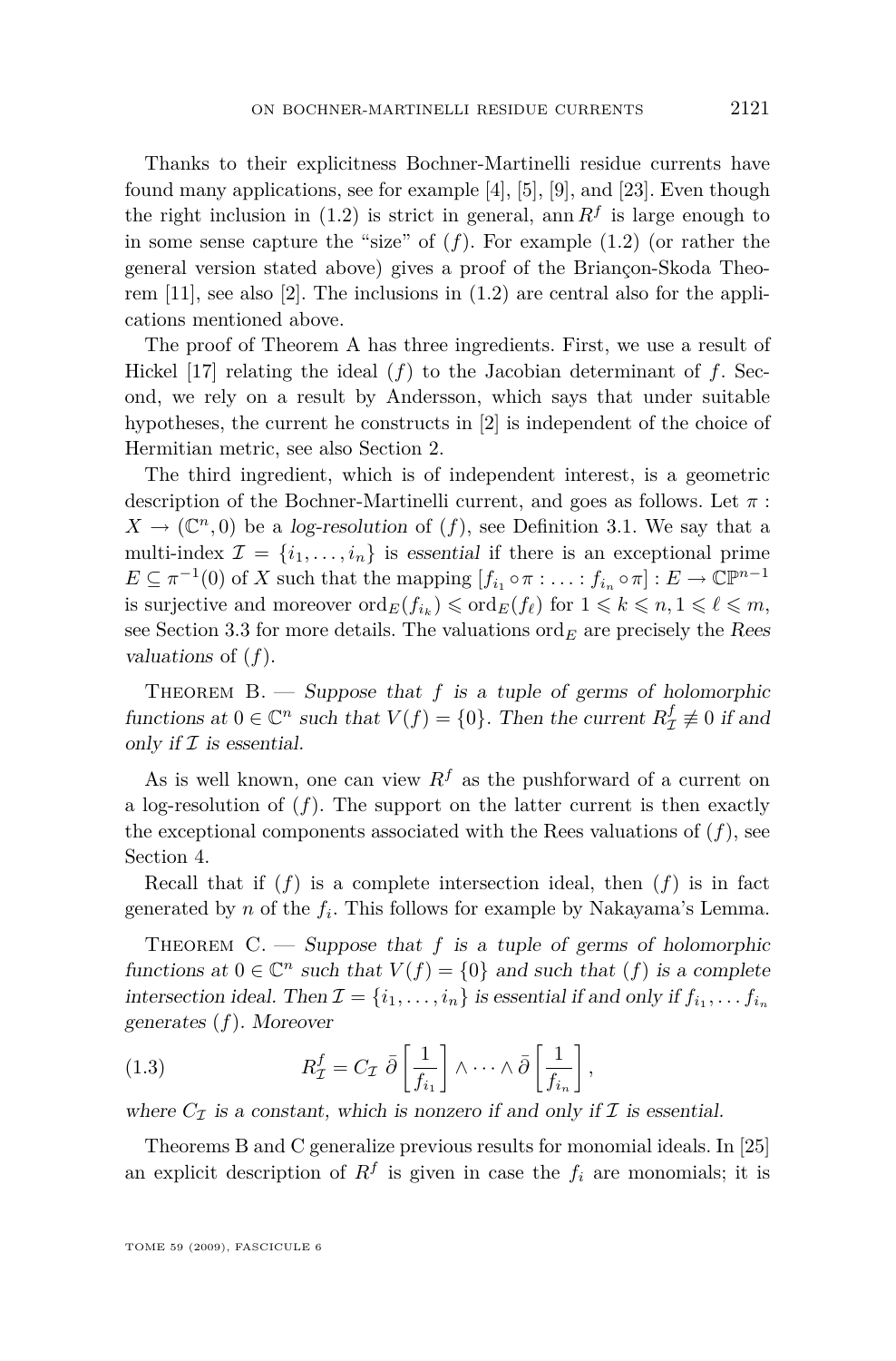<span id="page-4-0"></span>expressed in terms of the Newton polytope of (*f*). From this description a monomial version of Theorem A can be read off. Also, it follows that in the monomial case ann  $R<sup>f</sup>$  only depends on the ideal (*f*) and not on the particular generators *f*. This motivates the following question.

QUESTION  $D.$  — Let f be a tuple of germs of holomorphic functions such that  $V(f) = \{0\}$ . Let  $R^f$  be the corresponding Bochner-Martinelli residue current. Is it true that ann  $R^f$  only depends on the ideal (*f*) and not on the particular generators *f*?

Computations suggest that the answer to Question D may be positive; see Remark [8.4.](#page-22-0) If codim  $V(f) < n$ , then ann  $R^f$  may in fact depend on f even though the examples in which this happens are somewhat pathological, see for example [\[2,](#page-23-0) Example 3]. A positive answer to Question D would imply that we have an ideal canonically associated with a given ideal; it would be interesting to understand this new ideal algebraically.

This paper is organized as follows. In Sections 2 and [3](#page-7-0) we present some necessary background on residue currents and Rees valuations, respectively. The proof of Theorem B occupies Section [4,](#page-10-0) whereas Theorems A and C are proved in Section [5.](#page-13-0) In Section [6](#page-17-0) we discuss a decomposition of  $R<sup>f</sup>$  with respect to the Rees valuations of  $(f)$ . In the last two sections we interpret our results in the monomial case and illustrate them by some examples.

**Acknowledgment.** We would like to thank Mats Boij and Håkan Samuelsson for valuable discussions. This work was partially carried out when the authors were visiting the Mittag-Leffler Institute.

The first author is supported by Swedish Research Council. The second author is supported by the NSF.

#### **2. Residue currents**

We will work in the framework from Andersson [\[2\]](#page-23-0) and use the fact that the residue currents  $R^f_{\mathcal{I}}$  defined by [\(1.1\)](#page-1-0) appear as the coefficients of a vector bundle-valued current introduced there. Let  $f = (f_1, \ldots, f_m)$  be a tuple of germs of holomorphic functions at  $0 \in \mathbb{C}^n$ . We identify *f* with a section of the dual bundle  $V^*$  of a trivial vector bundle V over  $\mathbb{C}^n$  of rank *m*, endowed with the trivial metric. If  $\{e_i\}_{i=1}^m$  is a global holomorphic frame for *V* and  ${e_i^*}_{i=1}^m$  is the dual frame, we can write  $f = \sum_{i=1}^m f_i e_i^*$ . We let *s* be the dual section  $s = \sum_{i=1}^{m} \bar{f}_i e_i$  of *f*.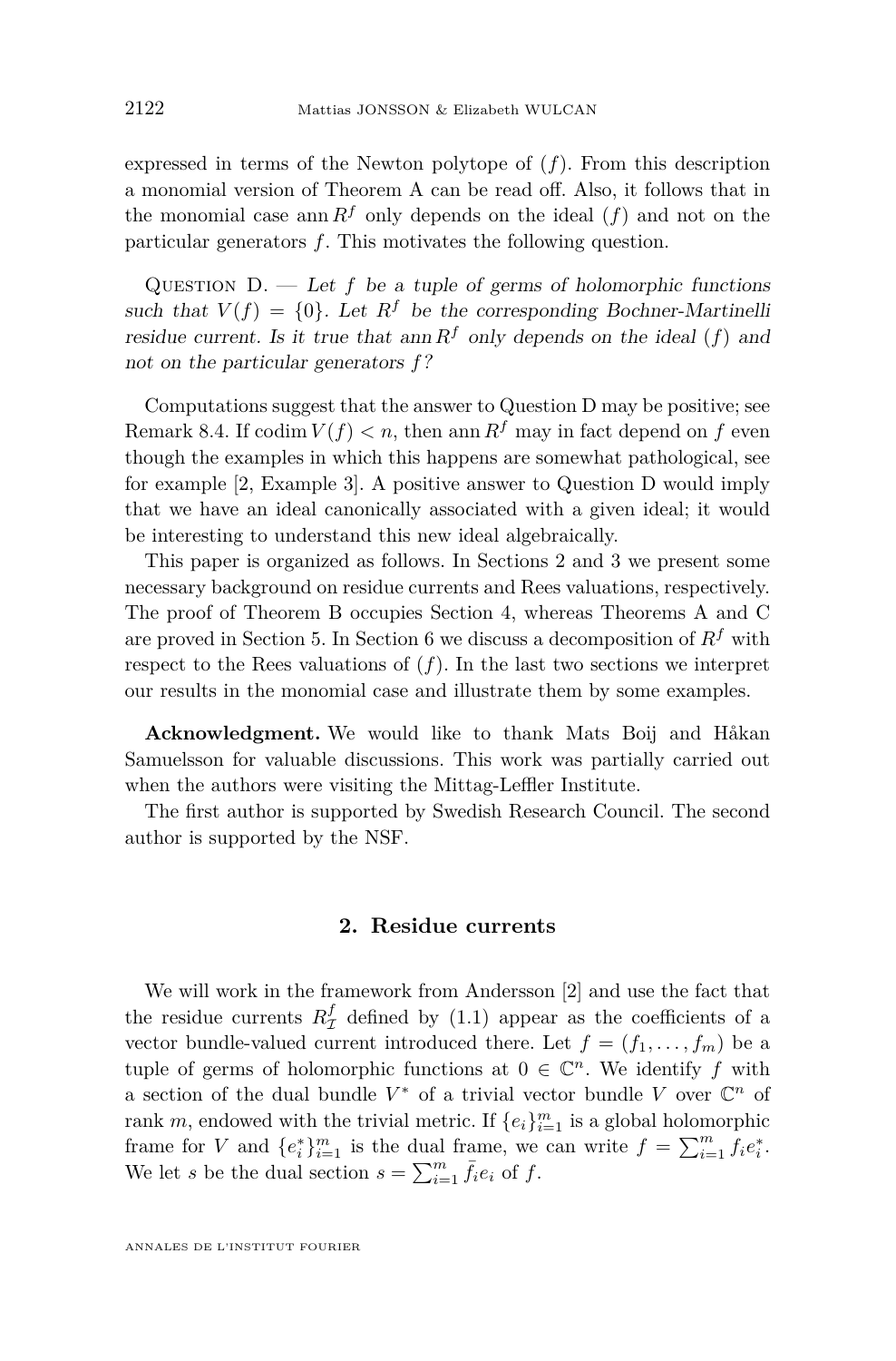<span id="page-5-0"></span>Next, we let

$$
u = \sum_{\ell} \frac{s \wedge (\bar{\partial}s)^{\ell-1}}{|f|^{2\ell}},
$$

where  $|f|^2 = |f_1|^2 + \ldots + |f_m|^2$ . Then *u* is a section of  $\Lambda(V \oplus T_{0,1}^*(\mathbb{C}^n))$ (where  $e_i \wedge d\bar{z}_i = -d\bar{z}_i \wedge e_i$ ), that is clearly well defined and smooth outside  $V(f) = \{f_1 = \ldots = f_m = 0\}$ , and moreover

$$
\bar{\partial}|f|^{2\lambda}\wedge u,
$$

has an analytic continuation as a current to Re  $\lambda > -\epsilon$ . We denote the value at  $\lambda = 0$  by *R*. Then *R* has support on  $V(f)$  and  $R = R_p + \ldots + R_\mu$ , where  $p = \text{codim } V(f)$ ,  $\mu = \min(m, n)$ , and where  $R_k \in \mathcal{D}'_{0,k}(\mathbb{C}^n, \Lambda^k V)$ . In particular if  $V(f) = \{0\}$ , then  $R = R_n$ .

We should remark that Andersson's construction of residue currents works for sections of any holomorphic vector bundle equipped with a Hermitian metric. In our case (trivial bundle and trivial metric), however, the coefficients of *R* are just the residue currents  $R^f_\mathcal{I}$  defined by Passare-Tsikh-Yger [\[21\]](#page-24-0). Indeed, for  $\mathcal{I} = \{i_1, \ldots, i_k\} \subseteq \{1, \ldots, m\}$  let  $s_{\mathcal{I}}$  be the section  $\sum_{j=1}^{k} \bar{f}_{i_j} e_{i_j}$ , that is, the dual section of  $f_{\mathcal{I}} = \sum_{j=1}^{k} f_{i_j} e_{i_j}^*$ . Then we can write *u* as a sum, taken over subsets  $\mathcal{I} = \{i_1, \ldots, i_k\} \subseteq \{1, \ldots, m\}$ , of terms

$$
u_{\mathcal{I}} = \frac{s_{\mathcal{I}} \wedge (\bar{\partial} s_{\mathcal{I}})^{k-1}}{|f|^{2k}}.
$$

The corresponding current,

$$
\bar{\partial}|f|^{2\lambda}\wedge u_{\mathcal{I}}|_{\lambda=0}
$$

is then merely the current

$$
R_{\mathcal{I}}^{f} := \bar{\partial} |f|^{2\lambda} \wedge c_{k} \sum_{\ell=1}^{k} (-1)^{\ell-1} \frac{\overline{f_{i_{\ell}}} \wedge_{q \neq \ell} \overline{df_{i_{q}}}}{|f|^{2k}} \bigg|_{\lambda=0},
$$

where  $c_k = (-1)^{k(k-1)/2} (k-1)!$ , times the frame element  $e_{\mathcal{I}} = e_{i_k} \wedge \cdots \wedge e_{i_1}$ ; we denote it by  $R_{\mathcal{I}}$ . Throughout this paper we will use the notation  $R^f$  for the vector valued current with entries  $R_{\mathcal{I}}^f$ , whereas  $R$  and  $R_{\mathcal{I}}$  (without the superscript  $f$ ), respectively, denote the corresponding  $\Lambda^n V$ -valued currents.

Let us make an observation that will be of further use. If the section *s* can be written as  $\mu s'$  for some smooth function  $\mu$  we have the following homogeneity:

(2.1) 
$$
s \wedge (\bar{\partial}s)^{k-1} = \mu^k s' \wedge (\bar{\partial}s')^{k-1},
$$

that holds since *s* is of odd degree.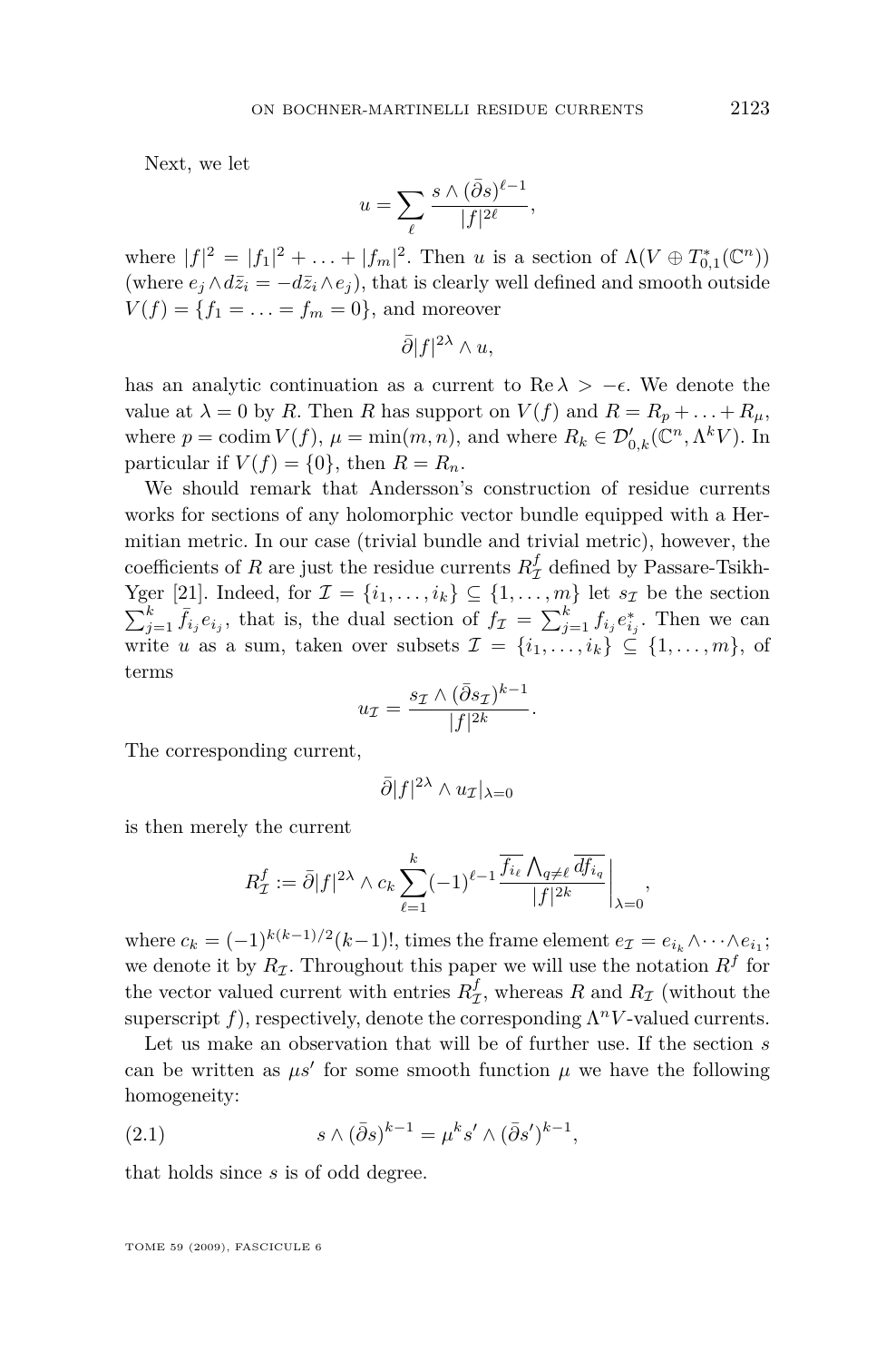<span id="page-6-0"></span>Given a holomorphic function *g* we will use the notation  $\overline{\partial}[1/g]$  for the value at  $\lambda = 0$  of  $\bar{\partial}|g|^{2\lambda}/g$  and analogously by  $[1/g]$  we will mean  $|g|^{2\lambda}/g|_{\lambda=0}$ , that is, the principal value of  $1/g$ . We will use the fact that

$$
(2.2) \t v^{\lambda} |\sigma|^{2\lambda} \frac{1}{\sigma^a} \bigg|_{\lambda=0} = \left[ \frac{1}{\sigma^a} \right] \quad \text{and} \quad \bar{\partial}(v^{\lambda} |\sigma|^{2\lambda}) \frac{1}{\sigma^a} \bigg|_{\lambda=0} = \bar{\partial} \left[ \frac{1}{\sigma^a} \right],
$$

if  $v = v(\sigma)$  is a strictly positive smooth function; compare to [\[2,](#page-23-0) Lemma 2.1].

#### **2.1. Restrictions of currents and the Standard Extension Property**

In [\[6\]](#page-23-0) the class of pseudomeromorphic currents is introduced. The definition is modeled on the residue currents that appear in various works such as [\[2\]](#page-23-0) and [\[21\]](#page-24-0); a current is pseudomeromorphic if it can be written as a locally finite sum of push-forwards under holomorphic modifications of currents of the simple form

$$
[1/(\sigma_{q+1}^{a_{q+1}} \cdots \sigma_n^{a_n})] \bar{\partial} [1/\sigma_1^{a_1}] \wedge \cdots \wedge \bar{\partial} [1/\sigma_q^{a_q}] \wedge \alpha,
$$

where  $\sigma_j$  are some local coordinates and  $\alpha$  is a smooth form with compact support. In particular, all currents that appear in this paper are pseudomeromorphic.

An important property of pseudomeromorphic currents is that they can be restricted to varieties and, more generally, constructible sets. More precisely, they allow for multiplication by characteristic functions of constructible sets so that ordinary calculus rules holds. In particular,

(2.3) 
$$
\mathbf{1}_V(\beta \wedge T) = \beta \wedge (\mathbf{1}_V T),
$$

if  $\beta$  is a smooth form. Moreover, suppose that *S* is a pseudomeromorphic current on a manifold *Y*, that  $\pi : Y \to X$  is a holomorphic modification, and that  $A \subseteq X$  is a constructible set. Then

(2.4) 
$$
\mathbf{1}_A(\pi_*S) = \pi_* (\mathbf{1}_{\pi^{-1}(A)}S).
$$

A current *T* with support on an analytic variety *V* (of pure dimension) is said to have the so-called Standard Extension Property (SEP) with respect to  $V$  if it is equal to its standard extension in the sense of  $[10]$ ; this basically means that it has no mass concentrated to sub-varieties of *V* . If *T* is pseudomeromorphic, *T* has the SEP with respect to *V* if and only if **1***W T* = 0 for all subvarieties *W* ⊂ *V* of smaller dimension than *V*, see [\[1\]](#page-23-0). We will use that the current  $\bar{\partial}[1/\sigma_i^a]$  has the SEP with respect to  $\{\sigma_i = 0\}$ ; in particular,  $\bar{\partial}$ [1/ $\sigma_i^a$ ] $\mathbf{1}_{\{\sigma_j=0\}}=0$ . If *S* and  $\pi$  are as above and we moreover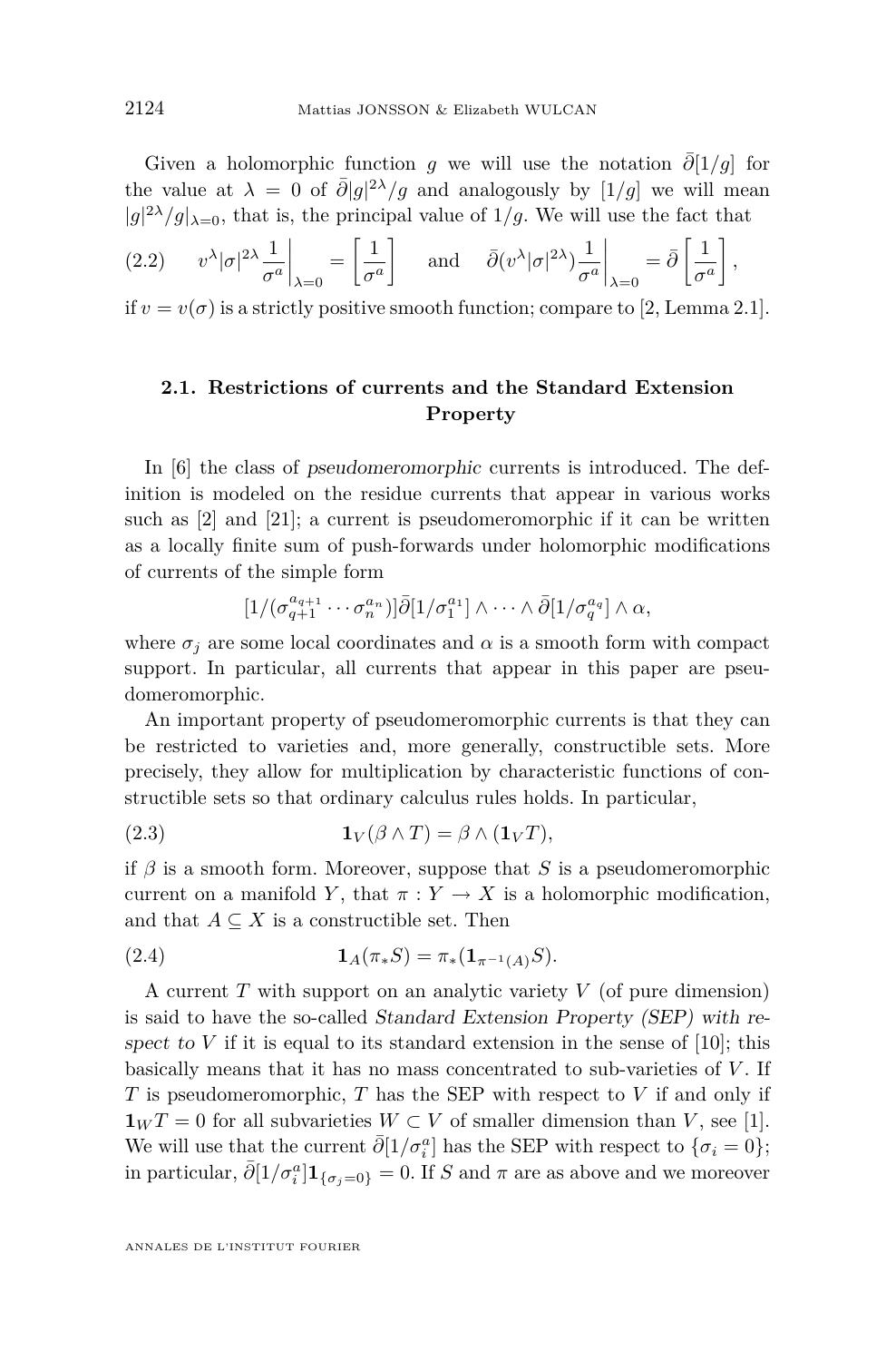<span id="page-7-0"></span>assume that *S* has the SEP with respect to an analytic variety  $W \subset Y$ , then  $\pi_* S$  has the SEP with respect to  $\pi(W)$ .

#### **3. Rees valuations**

#### **3.1. The normalized blowup and Rees valuations**

We will work in a local situation. Let  $\mathcal{O}_0^n$  denote the local ring of germs of holomorphic functions at  $0 \in \mathbb{C}^n$ , and let  $\mathfrak{m}$  denote its maximal ideal. Recall that an ideal  $\mathfrak{a} \subset \mathcal{O}_0^n$  is m-primary if its associated zero locus  $V(\mathfrak{a})$ is equal to the origin.

Let  $\mathfrak{a} \subset \mathcal{O}_0^n$  be an m-primary ideal. The Rees valuations of  $\mathfrak{a}$  are defined in terms of the normalized blowup  $\pi_0: X_0 \to (\mathbb{C}^n, 0)$  of  $\mathfrak{a}$ . Since  $\mathfrak{a}$  is mprimary,  $\pi_0$  is an isomorphism outside  $0 \in \mathbb{C}^n$  and  $\pi_0^{-1}(0)$  is the union of finitely many prime divisors  $E \subset X_0$ . The Rees valuations of  $\mathfrak a$  are then the associated (divisorial) valuations  $\mathrm{ord}_E$  on  $\mathcal{O}_0^n$ :  $\mathrm{ord}_E(g)$  is the order of vanishing of *g* along *E*.

The blowup of an ideal is defined quite generally in [\[15,](#page-23-0) Ch.II, §7]. We shall make use of the following more concrete description, see [\[22,](#page-24-0) p. 332]. Let  $f_1, \ldots, f_m$  be generators of **a** and consider the rational map  $\psi : (\mathbb{C}^n, 0) \dashrightarrow \mathbb{P}^{m-1}$  given by  $\psi = [f_1 : \cdots : f_m]$ . Then  $X_0$  is the normalization of the closure of the graph of  $\psi$ , and  $\pi_0: X_0 \to (\mathbb{C}^n, 0)$  is the natural projection. Denote by  $\Psi_0: X_0 \to \mathbb{P}^{m-1}$  the other projection. It is a holomorphic map. The image under  $\Psi_0$  of any prime divisor  $E \subset \pi_0^{-1}(0)$ has dimension  $n-1$ .

#### **3.2. Log resolutions**

The normalized blowup can be quite singular, making it difficult to use for analysis. Therefore, we shall use a *log-resolution* of  $\alpha$ , see [\[19,](#page-23-0) Definition 9.1.12].

DEFINITION 3.1.  $- A$  log-resolution of  $\mathfrak a$  is a holomorphic modification  $\pi: X \to (\mathbb{C}^n, 0)$ , where *X* is a complex manifold, such that

- *π* is an isomorphism above  $\mathbb{C}^n \setminus \{0\}$ :
- **•**  $\mathfrak{a} \cdot \mathcal{O}_X = \mathcal{O}_X(-Z)$ , where  $Z = Z(\mathfrak{a})$  is an effective divisor on *X* with simple normal crossings support.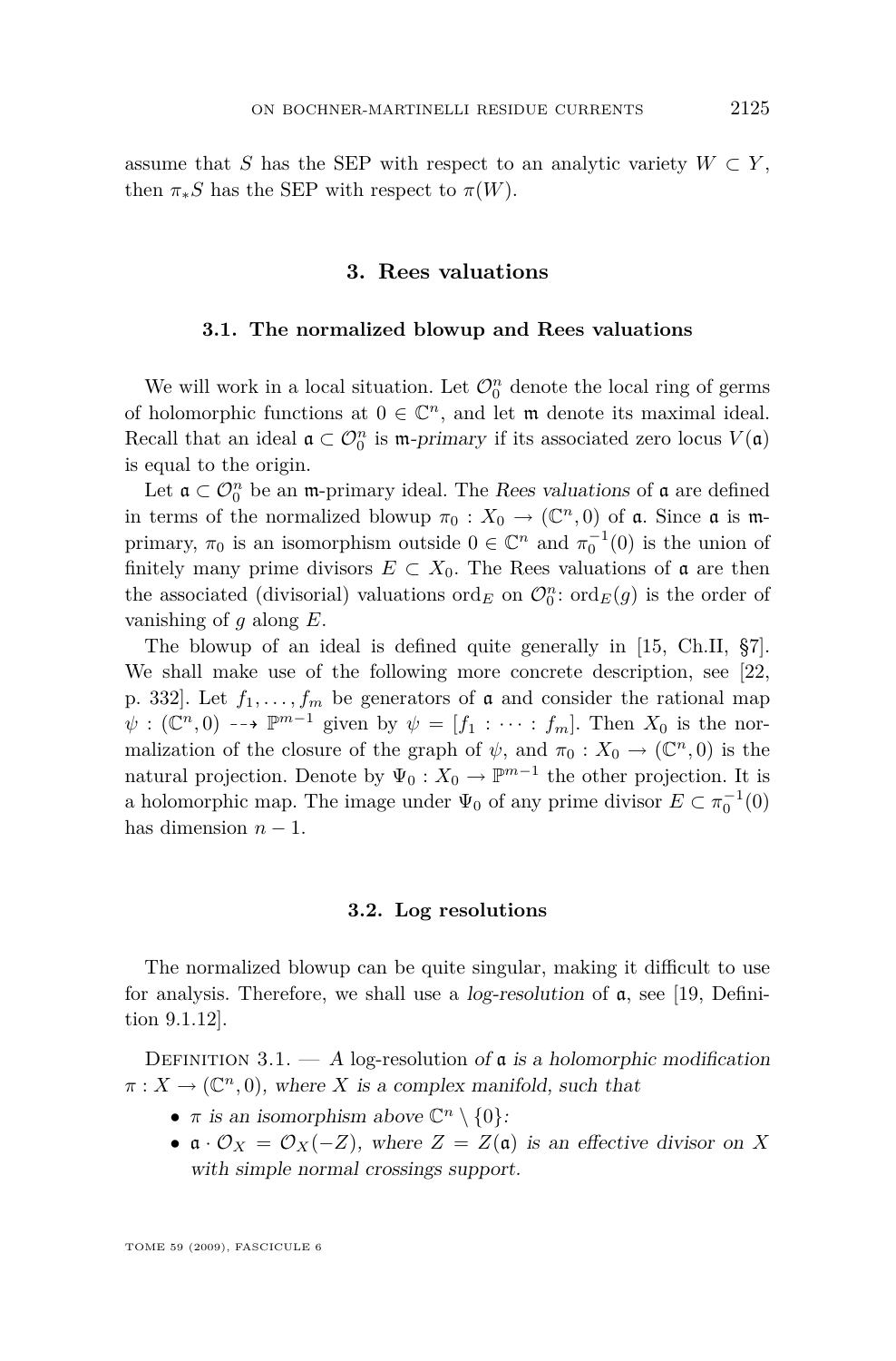<span id="page-8-0"></span>The simple normal crossings condition means that the exceptional divisor  $\pi^{-1}(0)$  is a union of finitely many prime divisors  $E_1, \ldots, E_N$ , called exceptional primes, and at any point  $x \in \pi^{-1}(0)$  we can pick local coordinates  $(\sigma_1, \ldots, \sigma_n)$  at *x* such that  $\pi^{-1}(0) = {\sigma_1 \cdot \cdots \cdot \sigma_p = 0}$  and for each exceptional prime *E*, either  $x \notin E$ , or  $E = \{\sigma_i = 0\}$  for some  $i \in \{1, \ldots p\}$ .

If we write  $Z = \sum_{j=1}^{N} a_j E_j$ , then the condition  $\mathfrak{a} \cdot \mathcal{O}_X = \mathcal{O}_X(-Z)$  means that (the pullback to *X* of) any holomorphic germ  $g \in \mathfrak{a}$  vanishes to order at least  $a_j$  along each  $E_j$ . Moreover, in the notation above, if  $x \in \pi^{-1}(0)$ and  $E_{j_k} = {\sigma_k = 0}$ ,  $1 \leq k \leq p$  are the exceptional primes containing *x*, then there exists  $g \in \mathfrak{a}$  such that  $g = \sigma_1^{a_1} \dots \sigma_p^{a_p} u$ , where *u* is a unit in  $\mathcal{O}_{X,x}$ , that is,  $u(x) \neq 0$ .

The existence of a log-resolution is a consequence of Hironaka's theorem on resolution of singularities. Indeed, the ideal  $\alpha$  is already principal on the normalized blowup  $X_0$ , so it suffices to pick X as a desingularization of  $X_0$ . This gives rise to a commutative diagram



Here  $\Psi: X \to \mathbb{P}^{m-1}$  is holomorphic.

Every exceptional prime *E* of a log resolution  $\pi$  :  $X \to (\mathbb{C}^n, 0)$  of a defines a divisorial valuation  $\mathrm{ord}_E$ , but not all of these are Rees valuations of  $\mathfrak{a}$ . If ord<sub>*E*</sub> is a Rees valuation, we call *E* a Rees divisor. From the diagram above we see:

LEMMA 3.2. — An exceptional prime *E* of  $\pi$  is a Rees divisor of  $\mathfrak{a}$  if and only if its image  $\Psi(E) \subset \mathbb{P}^{m-1}$  has dimension  $n-1$ .

For completeness we give two results, the second of which will be used in Example [8.2.](#page-20-0)

PROPOSITION  $3.3.$  — Let *E* be an exceptional prime of a log resolution  $\pi$  :  $X \to (\mathbb{C}^n, 0)$  of **a**. Then the intersection number  $((-Z(\mathfrak{a}))^{n-1} \cdot E)$  is strictly positive if *E* is a Rees divisor of a and zero otherwise.

Proof. — On the normalized blowup  $X_0$ , we may write  $\mathfrak{a} \cdot \mathcal{O}_{X_0}$  =  $\mathcal{O}_{X_0}(-Z_0)$ , where  $-Z_0$  is an ample divisor. Then  $\mathfrak{a} \cdot \mathcal{O}_X = \mathcal{O}_X(-Z)$ , where *Z* =  $\varpi$ <sup>*\**</sup>*Z*<sub>0</sub>. It follows that  $((-Z)^{n-1} \cdot E) = ((-Z_0)^{n-1} \cdot \varpi_* E)$ . The result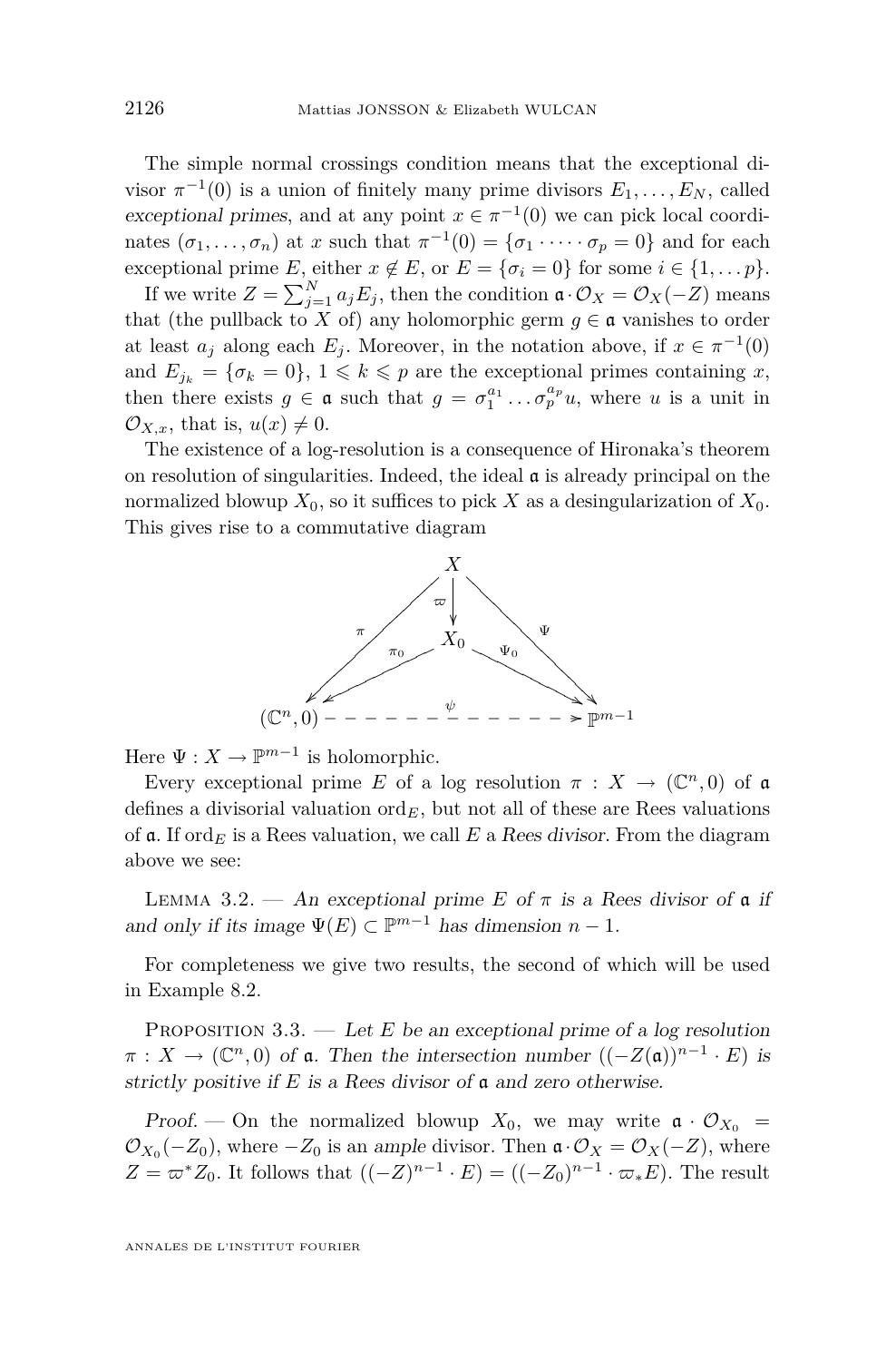<span id="page-9-0"></span>follows since  $-Z_0$  is ample and since *E* is a Rees divisor if and only if  $\varpi_*(E) \neq 0.$ 

COROLLARY 3.4. — In dimension  $n = 2$ , the Rees valuations of a product  $\mathfrak{a} = \mathfrak{a}_1 \cdot \cdots \cdot \mathfrak{a}_k$  of  $\mathfrak{m}$ -primary ideals is the union of the Rees valuations of the factors a*<sup>i</sup>* .

Proof. — Pick a common log-resolution  $\pi : X \to (\mathbb{C}^n, 0)$  of all the  $\mathfrak{a}_i$ . Then  $\mathfrak{a}_i \cdot \mathcal{O}_X = \mathcal{O}_X(-Z_i)$  and  $\mathfrak{a} \cdot \mathcal{O}_X = \mathcal{O}_X(-Z)$ , where  $Z = \sum_i Z_i$ . Fix an exceptional prime *E*. By Proposition [3.3](#page-8-0) we have  $(Z_i \cdot E) \leq 0$  with strict inequality if and only if *E* is a Rees divisor of  $a_i$ . Thus  $(Z \cdot E)$  =  $\sum_i (Z_i \cdot E) \leq 0$  with strict inequality if and only *E* is a Rees divisor of some  $\mathfrak{a}_i$ . The result now follows from Proposition [3.3.](#page-8-0)

#### **3.3. Essential multi-indices**

In our situation, we are given an m-primary ideal a as well as a fixed set of generators  $f_1, \ldots, f_m$  of  $\mathfrak{a}$ .

Consider a multi-index  $\mathcal{I} = \{i_1, \ldots, i_n\} \subseteq \{1, \ldots, m\}$ . Let  $\pi_{\mathcal{I}} : \mathbb{P}^{m-1} \setminus \mathcal{I}$  $W_I \to \mathbb{P}^{n-1}$ , where  $W_I := \{w_{i_1} = \cdots = w_{i_n} = 0\} \subset \mathbb{P}^{m-1}$ , be the projection given by  $[w_1 : \cdots : w_m] \to [w_{i_1} : \cdots : w_{i_n}]$ . Define  $\Psi_{\mathcal{I}} : X \dashrightarrow$  $\mathbb{P}^{n-1}$  by  $\Psi_{\mathcal{I}} := \pi_{\mathcal{I}} \circ \Psi.$ 

DEFINITION 3.5. — Let  $E \subset X$  be an exceptional prime. We say that *I* is *E*-essential or that *I* is essential with respect to *E* if  $\Psi(E) \not\subset W_{\mathcal{I}}$  and if  $\Psi_{\mathcal{I}}|_E : E \dashrightarrow \mathbb{P}^{n-1}$  is dominant, that is,  $\Psi_{\mathcal{I}}(E)$  is not contained in a hypersurface. We say that  $I$  is essential if it is essential with respect to at least one exceptional prime.

If  $\mathcal I$  is *E*-essential, then *E* must be a Rees divisor of  $\mathfrak a$ , so, in fact,  $\mathcal I$  is essential if it is essential with respect to at least one Rees divisor. Conversely, if  $E$  is a Rees divisor of  $\mathfrak a$ , then there exists at least one  $E$ -essential multi-index  $I$ . Observe, however, that  $I$  can be essential with respect to more than one *E*, and conversely that there can be several *E*-essential multi-indices; compare to the discussion at the end of Section [7](#page-19-0) and the examples in Section [8.](#page-20-0)

Consider an exceptional prime *E* of  $\pi$  and a point  $x \in E$  not lying on any other exceptional prime. Pick local coordinates  $(\sigma_1, \ldots, \sigma_n)$  at *x* such that  $E = {\sigma_1 = 0}$ . We can write  $f_i = \sigma_1^a f'_i$ , for  $1 \leq i \leq m$ , where  $a = \text{ord}_E(\mathfrak{a})$  and  $f'_i \in \mathcal{O}_{X,x}$ . The holomorphic functions  $f'_i$  can be viewed as local sections of the line bundle  $\mathcal{O}_X(-Z)$  and there exists at least one *i* such that  $f_i'(x) \neq 0$ .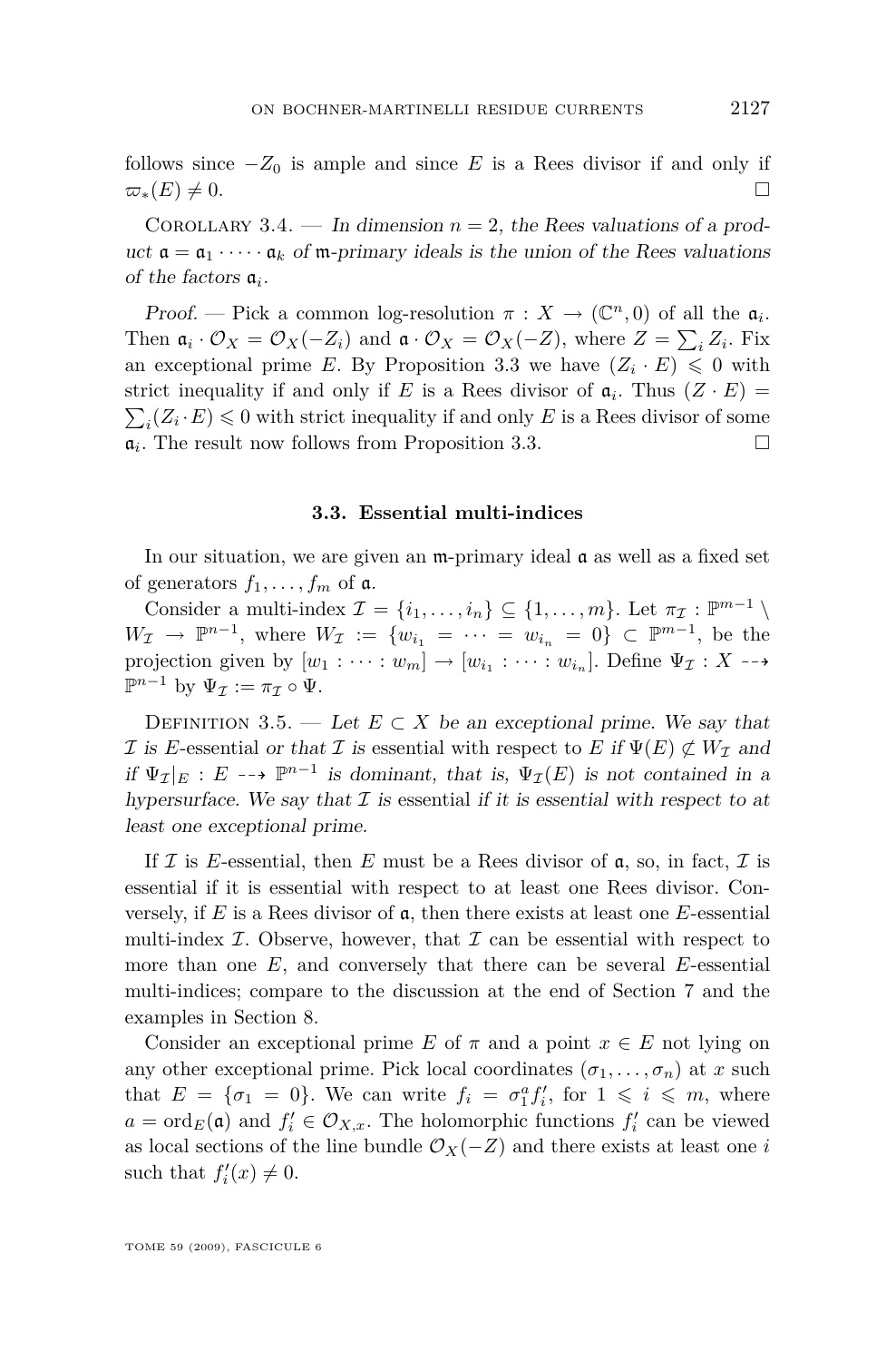<span id="page-10-0"></span>LEMMA 3.6. — A multi-index  $\mathcal{I} = \{i_1, \ldots, i_n\}$  is *E*-essential if and only if the form

(3.1) 
$$
\sum_{k=1}^{n} (-1)^{k-1} f'_{i_k} df'_{i_1} \wedge \cdots \wedge \widehat{df'_{i_k}} \wedge \cdots \wedge df'_{i_n}
$$

is generically nonvanishing on *E*.

Remark 3.7. — Observe in particular that

(3.2) 
$$
\operatorname{ord}_E(f_{i_1})=\ldots=\operatorname{ord}_E(f_{i_n})=\operatorname{ord}_E(\mathfrak{a})
$$

if *I* is *E*-essential.

Proof. — Locally on *E* (where  $f'_{j} \neq 0$ ) we have that

$$
\Psi_{\mathcal{I}} = \left[ \frac{f'_1}{f'_j} : \ldots : \frac{f'_{j-1}}{f'_j} : \frac{f'_{j+1}}{f'_j} : \ldots \frac{f'_n}{f'_j} \right].
$$

Note that  $\Psi_{\mathcal{I}}$  is dominant if (and only if) Jac( $\Psi_{\mathcal{I}}$ ) is generically nonvanishing, or equivalently the holomorphic form

$$
(3.3) \qquad \partial \left( \frac{f_1'}{f_1'} \right) \wedge \ldots \wedge \partial \left( \frac{f_{j-1}'}{f_j'} \right) \wedge \partial \left( \frac{f_{j+1}'}{f_j'} \right) \wedge \ldots \wedge \partial \left( \frac{f_n'}{f_j'} \right)
$$

is generically nonvanishing. But (3.3) is just a nonvanishing function times  $(3.1).$ 

#### **4. Proof of Theorem B**

Throughout this section let  $\alpha$  denote the ideal  $(f)$ . Let us first prove that  $R^f_{\mathcal{I}} \not\equiv 0$  implies that *I* is essential. Let  $\pi : X \to (\mathbb{C}^n, 0)$  be a log-resolution of a. By standard arguments, see [\[21\]](#page-24-0), [\[2\]](#page-23-0) etc., the analytic continuation to  $\lambda = 0$  of

$$
(4.1)\qquad \qquad \pi^*(\bar{\partial}|f|^{2\lambda}\wedge u)
$$

exists and defines a globally defined current on *X*, whose push-forward by  $\pi$  is equal to *R*; we denote this current by  $\widetilde{R}$ , so that  $R = \pi_* \widetilde{R}$ . Indeed, provided that the analytic continuation of (4.1) exists, we get by the uniqueness of analytic continuation

(4.2) 
$$
\pi_* \widetilde{R} \cdot \Phi = \pi_* (\pi^* (\overline{\partial} |f|^{2\lambda} \wedge u)) \cdot \Phi|_{\lambda=0} =
$$

$$
\pi^* (\overline{\partial} |f|^{2\lambda} \wedge u) \cdot \pi^* \Phi|_{\lambda=0} = \overline{\partial} |f|^{2\lambda} \wedge u \cdot \Phi|_{\lambda=0} = R \cdot \Phi.
$$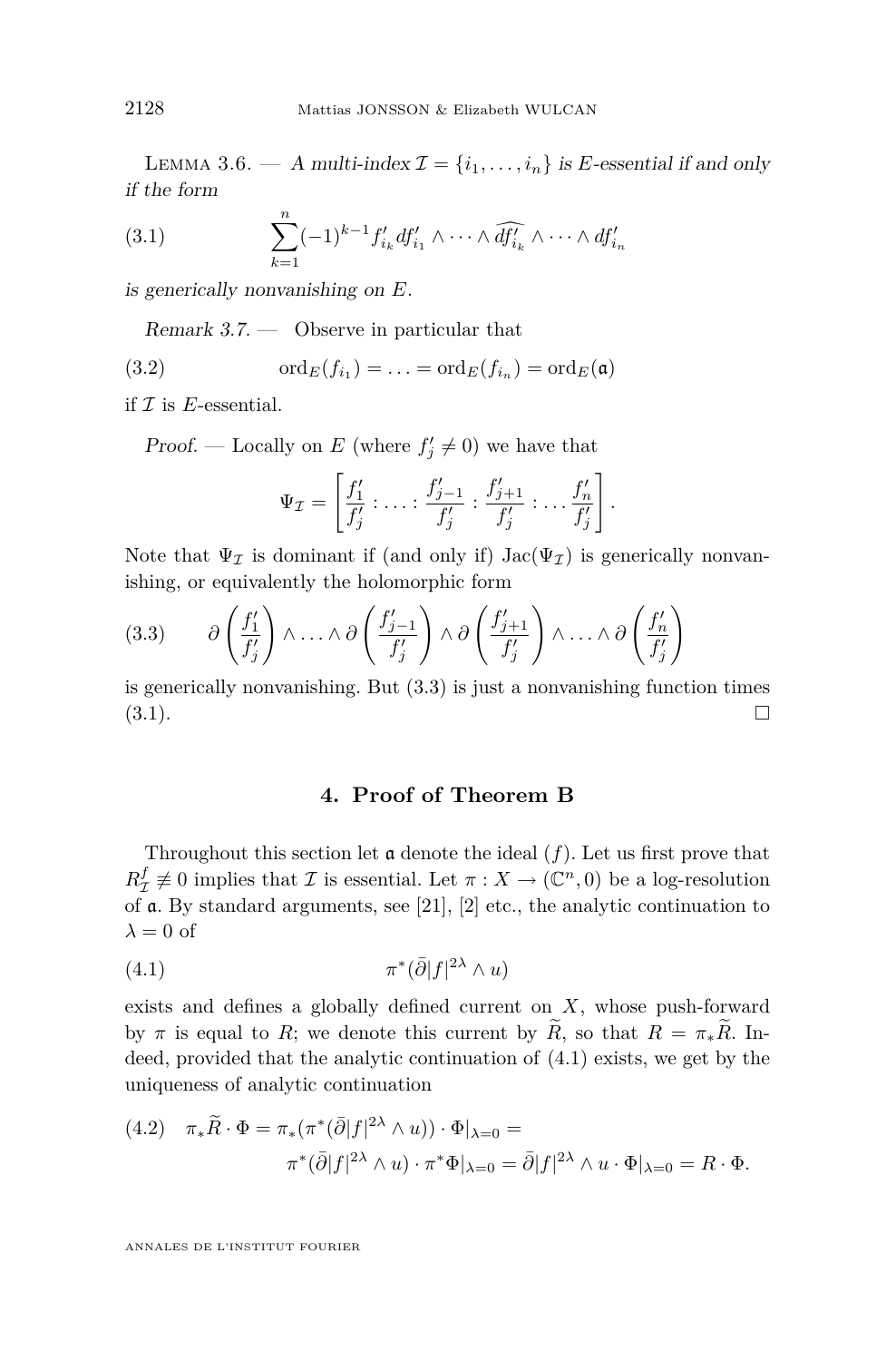<span id="page-11-0"></span>In the same way we define currents

$$
\widetilde{R}_{\mathcal{I}} = \pi^*(\bar{\partial}|f|^{2\lambda} \wedge u_{\mathcal{I}})|_{\lambda=0},
$$

where

$$
u_{\mathcal{I}} = \frac{s_{\mathcal{I}} \wedge (\bar{\partial} s_{\mathcal{I}})^{n-1}}{|f|^{2n}}
$$

*.*

Let  $E$  be an exceptional prime and let us fix a chart  $U$  in  $X$  such that  $U \cap E \neq \emptyset$  and local coordinates  $\sigma$  so that the pull-back of f is of the form  $\pi^* f = \mu f'$ , where  $\mu$  is a monomial,  $\mu = \sigma_1^{a_1} \cdots \sigma_n^{a_n}$  and  $f'$  is nonvanishing, and moreover  $E = {\sigma_1 = 0}$ , see Section [3.2.](#page-7-0) Then  $\pi^* s_{\mathcal{I}} = \overline{\mu} s'_{\mathcal{I}}$  for some nonvanishing section  $s'_{\mathcal{I}}$  and  $\pi^* |f|^2 = |\mu|^2 \nu$ , where  $\nu = |s'|^2$  is nonvanishing. Hence, using [\(2.1\)](#page-5-0)

$$
\widetilde{R}_{\mathcal{I}} = \bar{\partial}(|\mu|^{2\lambda} \nu^{\lambda}) \frac{s_{\mathcal{I}}' \wedge (\bar{\partial} s_{\mathcal{I}}')^{n-1}}{\mu^n \nu^n} \Big|_{\lambda=0}
$$

which by  $(2.2)$  is equal to

$$
\sum_{i=1}^n \left[ \frac{1}{\sigma_1^{na_1} \cdots \sigma_{i-1}^{na_{i-1}} \sigma_{i+1}^{na_{i+1}} \cdots \sigma_n^{na_n}} \right] \bar{\partial} \left[ \frac{1}{\sigma_i^{na_i}} \right] \wedge \frac{s_{\mathcal{I}}' \wedge (\bar{\partial} s_{\mathcal{I}}')^{n-1}}{\nu^n}.
$$

Thus  $\widetilde{R}$  and  $\widetilde{R}_{\mathcal{I}}$  are pseudomeromorphic in the sense of [\[6\]](#page-23-0) and so it makes sense to take restrictions of them to subvarieties of their support, see Section [2.1.](#page-6-0)

LEMMA 4.1. — Let *E* be an exceptional prime. The current  $\widetilde{R}_I \mathbf{1}_E$  vanishes unless *I* is essential with respect to *E*. Moreover  $\widetilde{R}_{\mathcal{I}}\mathbf{1}_E$  only depends on the  $f_k$  which satisfy that  $\text{ord}_E(f_k) = \text{ord}_E(\mathfrak{a})$ .

Proof. — Recall (from Section [2.1\)](#page-6-0) that  $\bar{\partial} [1/\sigma_i^a]$  has the standard extension property with respect to  $E = \{\sigma_i = 0\}$ . Thus

(4.3) 
$$
\widetilde{R}_{\mathcal{I}} \mathbf{1}_{E} = \left[ \frac{1}{\sigma_2^{na_2} \cdots \sigma_n^{na_n}} \right] \bar{\partial} \left[ \frac{1}{\sigma_1^{na_1}} \right] \wedge \frac{s_{\mathcal{I}}' \wedge (\bar{\partial} s_{\mathcal{I}}')^{n-1}}{\nu^n} \mathbf{1}_{E}.
$$

It follows that  $\widetilde{R}_{\mathcal{I}}\mathbf{1}_E$  vanishes unless

$$
s'_{\mathcal{I}} \wedge (\bar{\partial} s'_{\mathcal{I}})^{n-1} \mathbf{1}_{E} \not\equiv 0,
$$

which by Lemma [3.6](#page-9-0) is equivalent to *I* being *E*-essential. Indeed, note that the coefficient of  $f'_{\mathcal{I}} \wedge (\bar{\partial} f_{\mathcal{I}})^{n-1}$  is  $(n-1)!$  times [\(3.1\)](#page-10-0).

For the second statement, recall that  $\nu = |s'|^2 = \sum |\pi^* \bar{f}_k / \bar{\sigma}_1^{a_1}|^2$ . Note that  $\pi^* \bar{f}_k / \bar{\sigma}_1^{a_1} \mathbf{1}_E = 0$  if and only if  $\pi^* \bar{f}_k / \bar{\sigma}_1^{a_1}$  is divisible by  $\bar{\sigma}_1$ , that is,  $\text{ord}_E(f_k) > \text{ord}_E(\mathfrak{a})$ . Hence  $R_{\mathcal{I}} \mathbf{1}_E$  only depends on the  $f_k$  for which  $\text{ord}_E(f_k) = \text{ord}_E(\mathfrak{a})$ , compare to (4.3)  $\mathrm{ord}_E(f_k) = \mathrm{ord}_E(\mathfrak{a}),$  compare to (4.3).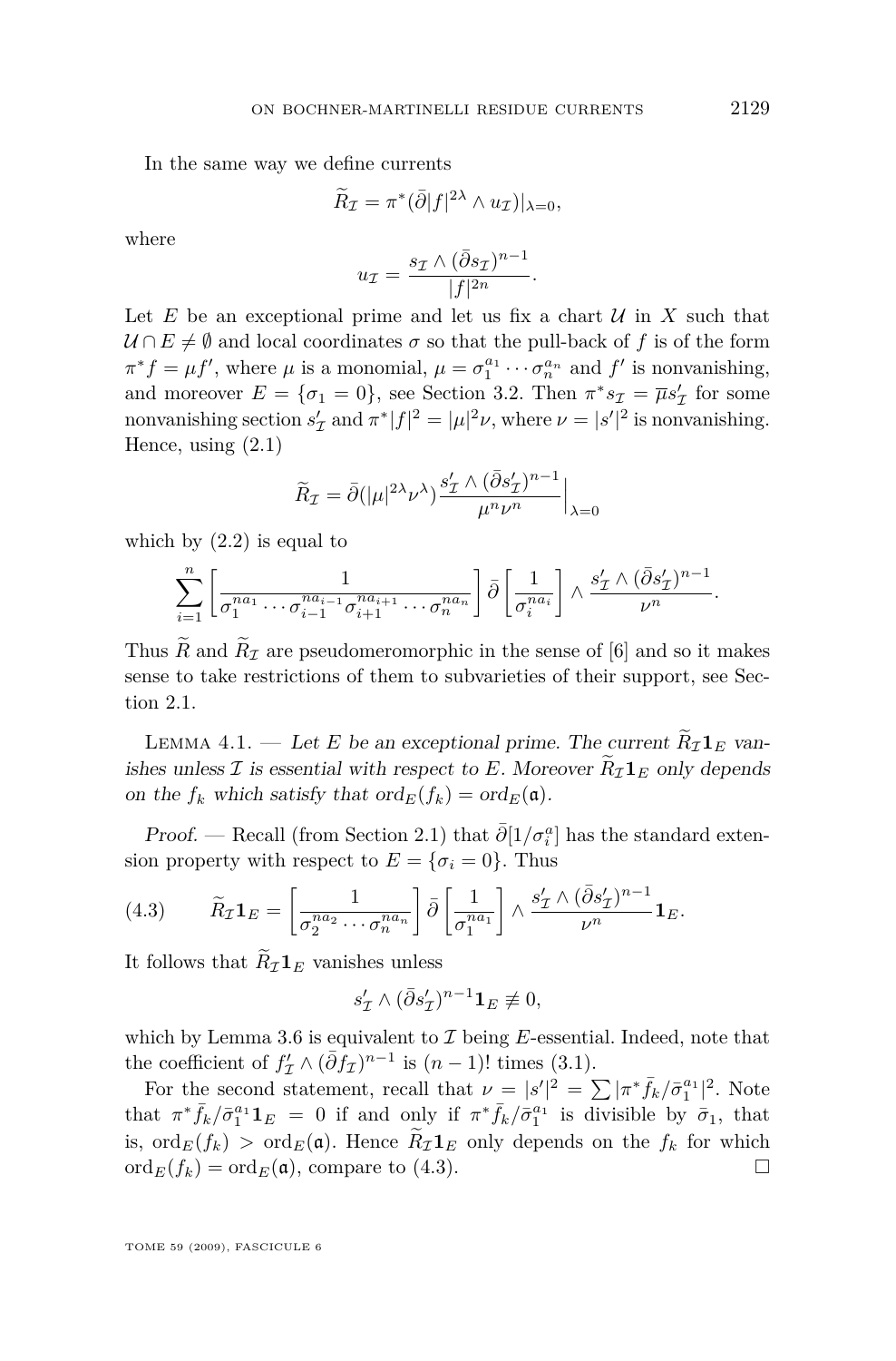<span id="page-12-0"></span>Remark 4.2. — In light of the above proof,  $\widetilde{R}1_E$  has the SEP with respect to *E*. This follows since  $\widetilde{R}1_E$  is of the form [\(4.3\)](#page-11-0) and  $\overline{\partial}[1/\sigma_1^a]$  has the SEP with respect to  $E = {\sigma_1 = 0}$ , see Section [2.1.](#page-6-0)

Next, let us prove that  $R^f_{\mathcal{I}} \neq 0$  as soon as  $\mathcal{I}$  is essential. In order to do this we will use arguments inspired by [\[3\]](#page-23-0). Throughout this section let  $M_{\mathcal{I}}$  denote the current  $R_{\mathcal{I}} \wedge \pi^*(df_{\mathcal{I}}/(2\pi i))^n/n!$  on *X*. Here  $e_{i_1}^* \wedge \cdots \wedge$  $e_{i_n}^* \wedge e_{i_n} \wedge \cdots \wedge e_{i_1} = e_{\mathcal{I}}^* \wedge e_{\mathcal{I}}$  should be interpreted as 1 so that in fact  $\pi_*(\widetilde{M}_{\mathcal{I}}) = R^f_{\mathcal{I}} \wedge df_{i_n} \wedge \cdots \wedge df_{i_1}/(2\pi i)^n.$ 

LEMMA 4.3. — The  $(n, n)$ -current  $\widetilde{M}_{\mathcal{I}}$  is a positive measure on X whose support is precisely the union of exceptional primes  $E$  for which  $\mathcal I$  is  $E$ essential.

Proof. — Note that Lemma [4.1](#page-11-0) implies that the support of  $\widetilde{M}_{\mathcal{I}}$  is contained in the union of exceptional primes for which *I* is *E*-essential. Let *E* be such a divisor and let us fix a chart  $\mathcal U$  and local coordinates  $\sigma$  as in the proof of Lemma [4.1.](#page-11-0) Then  $R_{\mathcal{I}}\mathbf{1}_E$  is given by [\(4.3\)](#page-11-0). We can always write  $s'_{\mathcal{I}} \wedge (\bar{\partial} s'_{\mathcal{I}})^{n-1}$  as

$$
s'_{\mathcal{I}} \wedge (\bar{\partial} s'_{\mathcal{I}})^{n-1} = (\bar{\beta} \widehat{d\sigma_1} + d\bar{\sigma}_1 \wedge \bar{\gamma}) \wedge e_{\mathcal{I}},
$$

where  $\widehat{d\sigma_1}$  denotes  $d\sigma_2 \wedge \cdots \wedge d\sigma_n$ ,  $\beta$  is a holomorphic function, and  $\gamma$  is a holomorphic form. Moreover, since *I* is *E*-essential,  $s'_{\mathcal{I}} \wedge (\bar{\partial} s'_{\mathcal{I}})^{n-1}|_{E} =$  $\beta$ <sub>*E*</sub> $d\overline{\sigma_1} \wedge e_{\mathcal{I}}$  is generically nonvanishing by Lemma [3.6](#page-9-0) (in particular,  $\beta$ <sub>*E*</sub> is generically nonvanishing).

Moreover, with  $\overline{e_j}$  interpreted as  $e_j^*$ , we have

$$
\pi^*(df_{\mathcal{I}})^n = \pi^*(\partial \bar{s}_{\mathcal{I}})^n = \partial (\bar{s}_{\mathcal{I}} \wedge (\partial \bar{s}_{\mathcal{I}})^{n-1}) =
$$
  

$$
\partial (\sigma_1^{na_1} \cdots \sigma_n^{na_n} (\partial \bar{d}\sigma_1 + d\sigma_1 \wedge \gamma)) \wedge e_{\mathcal{I}}^* =
$$
  

$$
na_1 \sigma_1^{na_1-1} (\sigma_2^{na_2} \cdots \sigma_n^{na_n} \beta + \sigma_1 \delta) d\sigma \wedge e_{\mathcal{I}}^*,
$$

where  $\delta$  is some holomorphic function,  $d\sigma$  denotes  $d\sigma_1 \wedge \cdots \wedge d\sigma_n$ , and  $e^*_{\mathcal{I}} = e^*_{i_1} \wedge \cdots \wedge e^*_{i_n}.$ 

Hence, using [\(2.3\)](#page-6-0), we get

$$
(4.4) \quad \widetilde{M}_{\mathcal{I}} \mathbf{1}_{E} = \widetilde{R}_{\mathcal{I}} \mathbf{1}_{E} \wedge \left(\frac{\pi^{*}(df_{\mathcal{I}})}{2\pi i}\right)_{n} =
$$
\n
$$
\frac{1}{(2\pi i)^{n}} \cdot \frac{1}{n!} \left[\frac{1}{\sigma_{2}^{na_{2}} \cdots \sigma_{n}^{na_{n}}}\right] \bar{\partial} \left[\frac{1}{\sigma_{1}^{na_{1}}}\right] \wedge \frac{\bar{\beta} \; d\bar{\sigma}_{1}}{|f'|^{2n}} \mathbf{1}_{E}
$$
\n
$$
\wedge na_{1} \sigma_{1}^{na_{1}-1} [\sigma_{2}^{na_{2}} \cdots \sigma_{n}^{na_{n}} \beta + \sigma_{1} \delta] d\sigma \wedge e_{\mathcal{I}}^{*} \wedge e_{\mathcal{I}} =
$$
\n
$$
\frac{na_{1}}{(2\pi i)^{n}} \bar{\partial} \left[\frac{1}{\sigma_{1}}\right] \frac{|\beta|^{2}}{|f'|^{2n}} d\bar{\sigma}_{1} \wedge d\sigma \mathbf{1}_{E}.
$$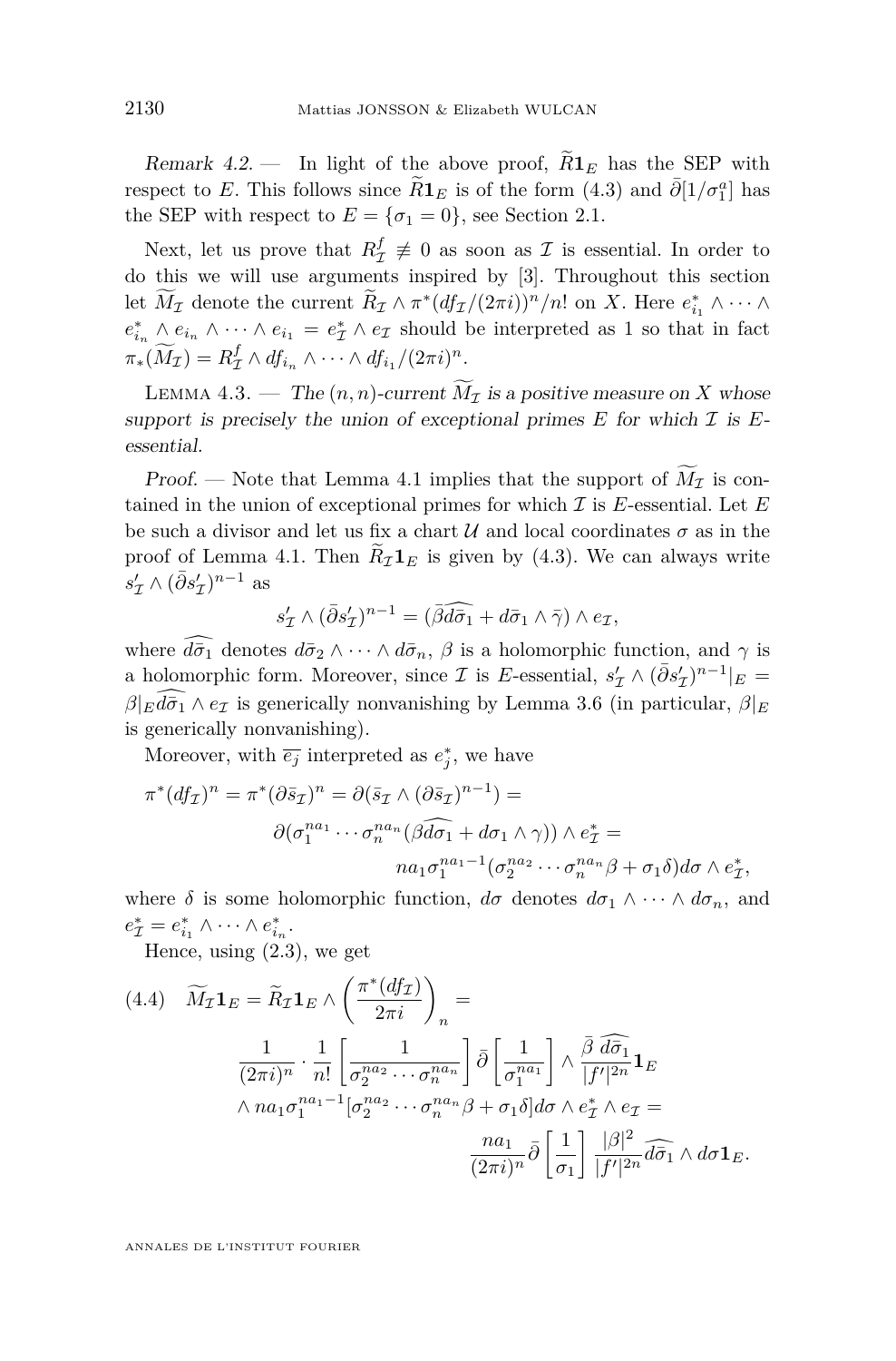<span id="page-13-0"></span>The right hand side of [\(4.4\)](#page-12-0) is just Lebesgue measure on *E* times a smooth, positive, generically nonvanishing function. Hence  $M<sub>I</sub>$  is a positive current whose support is precisely the union of exceptional primes  $E$  for which  $\mathcal I$ is *E*-essential.

Remark 4.4. — It follows from the above proof that  $\tilde{M}$ **1** $_E$  is absolutely continuous with respect to Lebesgue measure on *E*.

To conclude, the only if direction of Theorem B follows immediately from Lemma [4.1.](#page-11-0) Lemma [4.3](#page-12-0) implies that  $\pi_*(\overline{M}_\mathcal{I}) = R_\mathcal{I} \wedge df_{i_n} \wedge \cdots \wedge df_{i_1} / (2\pi i)^n$  is a positive current with strictly positive mass if  $\mathcal I$  is essential. In particular,  $R^f_{\mathcal{I}} \neq 0$ , which proves the if direction of Theorem B. Hence Theorem B is proved.

#### **5. Annihilators**

We are particularly interested in the annihilator ideal of *R<sup>f</sup>* . Recall from Theorem B that  $R^f_{\mathcal{I}} \not\equiv 0$  if and only if  $\mathcal{I}$  is essential. Hence

(5.1) 
$$
\operatorname{ann} R^f = \bigcap_{\mathcal{I} \text{ essential}} \operatorname{ann} R^f_{\mathcal{I}}.
$$

In this section we prove Theorem A, which gives estimates of the size of ann  $R^f$ . We also prove Theorem C, which gives an explicit description of  $R<sup>f</sup>$  in case  $(f)$  is a complete intersection ideal. In fact, Theorems A and C are consequences of Theorem 5.1 and Proposition [5.5](#page-16-0) below.

THEOREM 5.1. — Suppose that  $f = (f_1, \ldots, f_m)$  generates an m-primary ideal  $\mathfrak{a} \subset \mathcal{O}_0^n$ . Let  $R^f = (R^f_\mathcal{I})$  be the corresponding Bochner-Martinelli residue current. Then ann  $R^f = \mathfrak{a}$  if and only if  $\mathfrak{a}$  is a complete intersection ideal, that is, a is generated by *n* germs of holomorphic functions.

Moreover if **a** is a complete intersection ideal, then for  $\mathcal{I} = \{i_1, \ldots, i_n\} \subseteq$ *{*1*, . . . , m}*

(5.2) 
$$
R_{\mathcal{I}}^{f} = C_{\mathcal{I}} \bar{\partial} \left[ \frac{1}{f_{i_1}} \right] \wedge \cdots \wedge \bar{\partial} \left[ \frac{1}{f_{i_n}} \right],
$$

where  $C_{\mathcal{I}}$  is a non-zero constant if  $f_{i_1}, \ldots, f_{i_n}$  generate  $\mathfrak{a}$  and zero otherwise.

For  $\mathcal{I} = \{i_1, \ldots, i_n\} \subseteq \{1, \ldots, m\}$ , let  $f_{\mathcal{I}}$  denote the tuple  $f_{i_1}, \ldots, f_{i_n}$ , which we identify with the section  $\sum_{i \in \mathcal{I}} f_i e_i^*$  of *V*. To prove (the first part of) Theorem 5.1 we will need two results.

The first result is a simple consequence of Lemma [4.3.](#page-12-0) Given a tuple *g* of holomorphic functions  $g_1, \ldots, g_n \in \mathcal{O}_0^n$ , let  $Jac(g)$  denote the Jacobian determinant det  $|\frac{\partial g_i}{\partial z_j}|_{i,j}$ .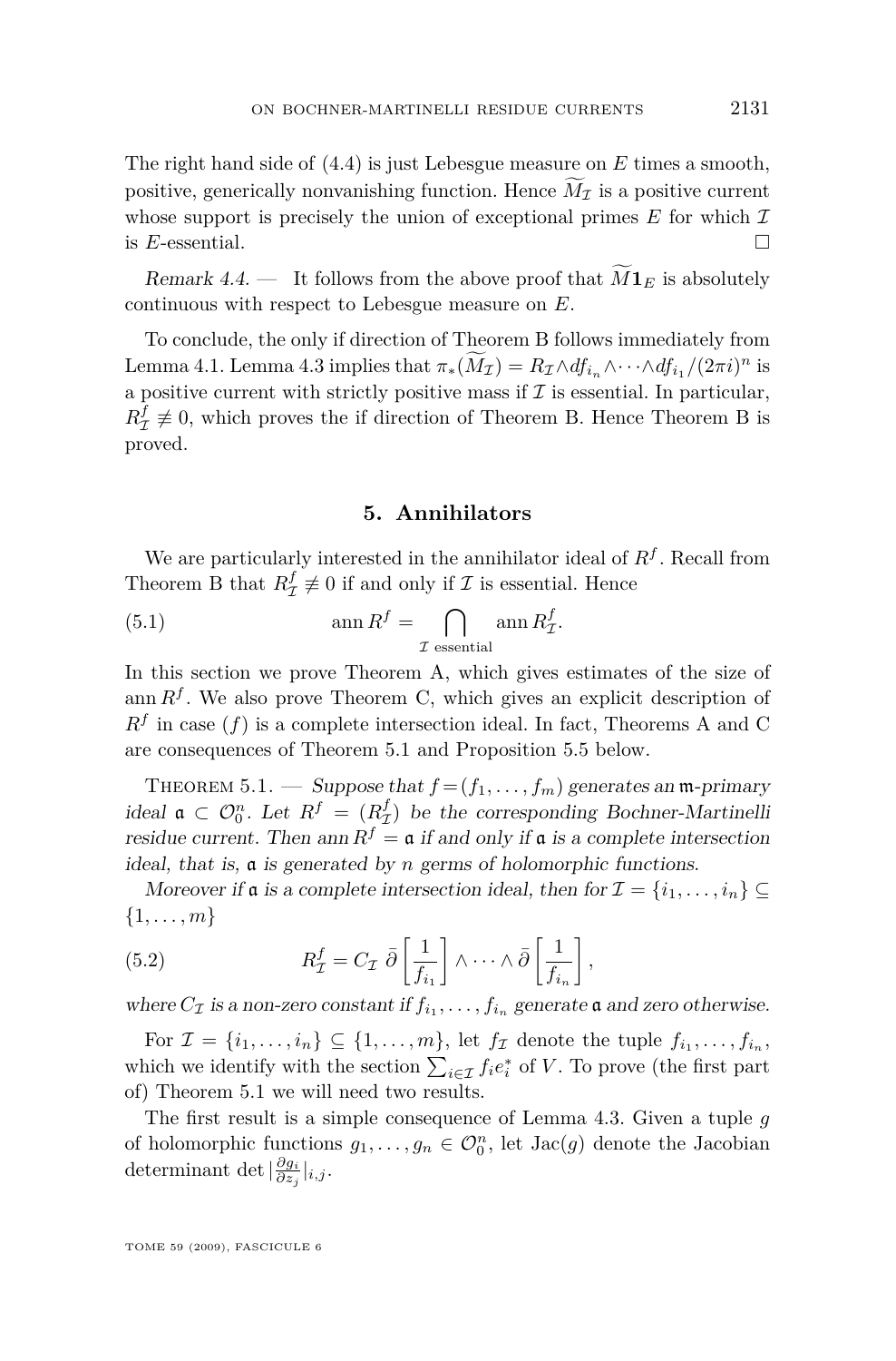<span id="page-14-0"></span>LEMMA 5.2. — We have that  $Jac(f_{\mathcal{I}}) \in \text{ann } R_{\mathcal{I}}^f$  if and only if  $R_{\mathcal{I}}^f \equiv 0$ .

*Proof.* — The if direction is obvious. Indeed if  $R^f_{\mathcal{I}} \equiv 0$ , then ann  $R^f_{\mathcal{I}} =$  $\mathcal{O}_0^n$ .

For the converse, suppose that  $R^f_{\mathcal{I}} \neq 0$ . From the previous section we know that this implies that  $R_{\mathcal{I}}^f \wedge df_{i_n} \wedge \cdots \wedge df_{i_1} \neq 0$ . However the coefficient of  $df_{i_n} \wedge \cdots \wedge df_{i_1}$  is just  $\pm \text{Jac}(f_{\mathcal{I}})$  and so  $\text{Jac}(f_{\mathcal{I}}) \notin \text{ann } R^f_{\mathcal{I}}$ . — П

The next result is Theorem 1.1 and parts of the proof thereof in [\[17\]](#page-23-0). Recall that the socle  $Soc(N)$  of a module N over a local ring  $(R, \mathfrak{m})$  consists of the elements in  $N$  that are annihilated by  $\mathfrak{m}$ , see for example [\[12\]](#page-23-0).

THEOREM 5.3. — Assume that  $g_1, \ldots, g_n$  generate an ideal  $\mathfrak{a} \subset \mathcal{O}_0^n$ . Then  $Jac(g_1, \ldots, g_n) \in \mathfrak{a}$  if and only if  $codim V(\mathfrak{a}) < n$ .

Moreover, if  $\text{codim } V(\mathfrak{a}) = n$ , then the image of  $\text{Jac}(g)$  under the natural surjection  $\mathcal{O}_0^n \to \mathcal{O}_0^n/\mathfrak{a}$  generates the socle of  $\mathcal{O}_0^n/\mathfrak{a}$ .

LEMMA 5.4. — If  $R^f_{\mathcal{I}} \not\equiv 0$  and  $\operatorname{codim} V(f_{\mathcal{I}}) = n$ , then  $\operatorname{ann} R^f_{\mathcal{I}} \subseteq (f_{\mathcal{I}})$ .

Proof. — We claim that it follows that every m-primary ideal  $J \subset \mathcal{O}_0^n$ that does not contain  $Jac(f_{\mathcal{I}})$  is contained in  $(f_{\mathcal{I}})$ . Applying the claim to ann  $R^f_\mathcal{I} \not\supseteq \text{Jac}(f_\mathcal{I})$  (if  $R^f_\mathcal{I} \not\equiv 0$ ) proves the lemma.

The proof of the claim is an exercise in commutative algebra; however, we supply the details for the reader's convenience. Suppose that  $J \subset \mathcal{O}_0^n$  is an m-primary ideal such that  $Jac(f_{\mathcal{I}}) \notin J$ , but that there is a  $g \in J$  such that  $g \notin (f_{\mathcal{I}})$ . The latter condition means that  $0 \neq \tilde{g} \in J$ , where  $\tilde{g}$  and *J* denote the images of *g* and *J*, respectively, under the surjection  $\mathcal{O}_0^n \to \mathcal{O}_0^n/(f_{\mathcal{I}})$ . Then, for some integer  $\ell$ ,  $\mathfrak{m}^{\ell} \tilde{g} \neq 0$  but  $\mathfrak{m}^{\ell+1} \tilde{g} = 0$  in  $A := \mathcal{O}_0^n / (f_{\mathcal{I}})$ ; in other words  $\mathfrak{m}^{\ell}\tilde{g}$  is in the socle of *A*. According to Theorem 5.3, the socle of *A* is generated by  $Jac(f_{\mathcal{I}})$  and so it follows that  $Jac(f_{\mathcal{I}}) \in J$ . This, however, contradicts the assumption made above and the claim is proved.

Proof of Theorem [5.1.](#page-13-0) — We first prove that ann  $R^f = \mathfrak{a}$  implies that  $\mathfrak{a}$ is a complete intersection ideal. Let us therefore assume that ann  $R^f = \mathfrak{a}$ .

We claim that under this assumption, codim  $V(f_{\mathcal{I}}) = n$  as soon as  $\mathcal{I}$  is essential. To show this, assume that there exists an essential multi-index  $\mathcal{I} = \{i_1, \ldots, i_n\} \subseteq \{1, \ldots, m\}$  such that codim  $V(f_{\mathcal{I}}) < n$ . Then by Theorem 5.3,  $\text{Jac}(f_{\mathcal{I}}) \in (f_{\mathcal{I}}) \subseteq \mathfrak{a}$ . However, by Lemma [5.2,](#page-13-0)  $\text{Jac}(f_{\mathcal{I}}) \notin \text{ann } R_{\mathcal{I}}^f$ . Thus we have found an element that is in  $\mathfrak{a}$  but not in ann  $R^f$ , which contradicts the assumption. This proves the claim.

Next, let us consider the inclusion

(5.3) 
$$
\bigcap_{\mathcal{I} \text{ essential}} (f_{\mathcal{I}}) \subseteq \mathfrak{a}.
$$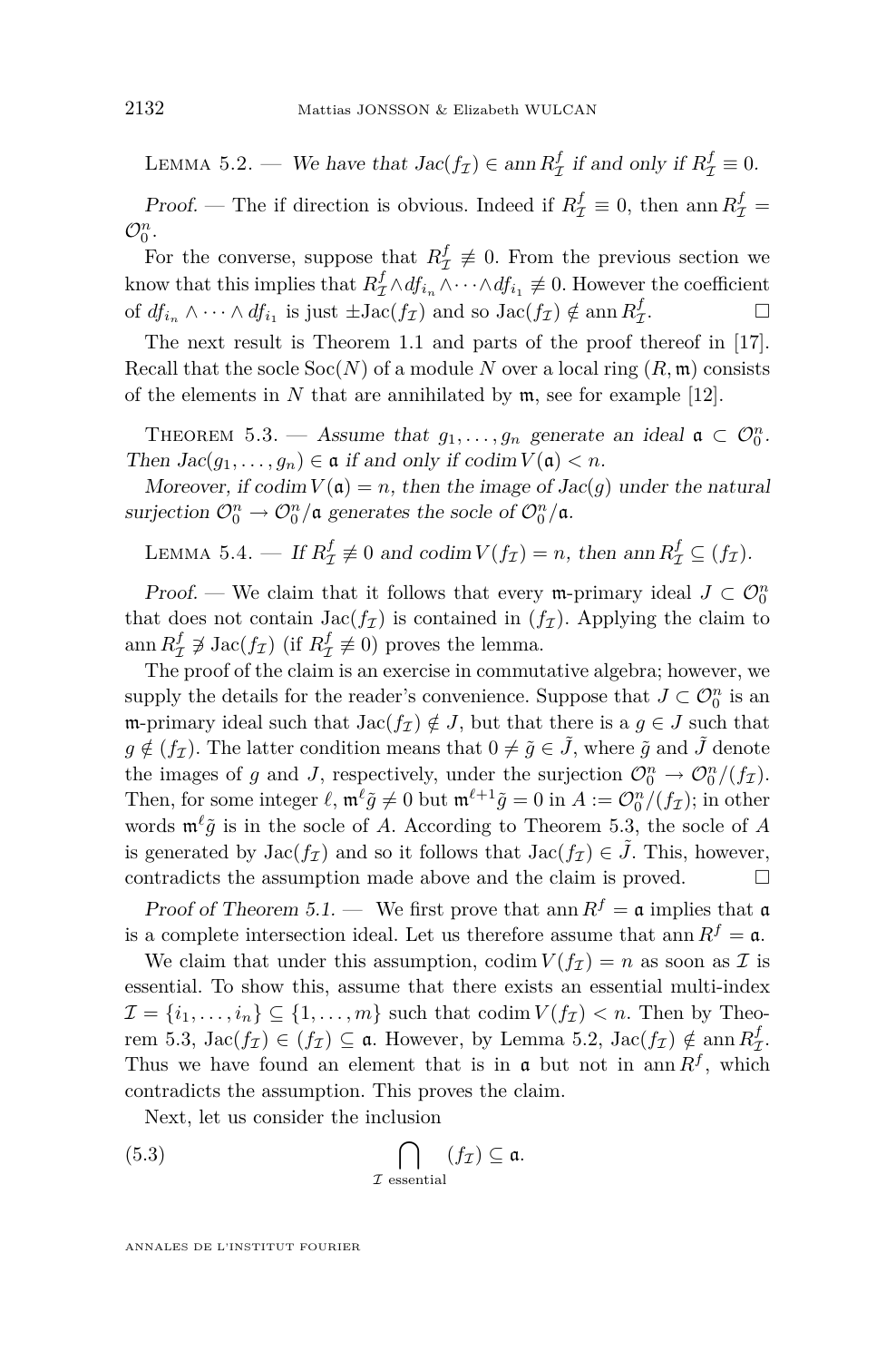Assume that the inclusion is strict. By the claim above codim  $V(f_{\mathcal{I}}) = n$  if *I* is essential and so by Lemma [5.4](#page-14-0)

$$
\operatorname{ann} R^f = \bigcap_{\mathcal{I} \text{ essential}} \operatorname{ann} R^f_{\mathcal{I}} \subseteq \bigcap_{\mathcal{I} \text{ essential}} (f_{\mathcal{I}}) \varsubsetneq \mathfrak{a},
$$

which contradicts the assumption that ann  $R^f = \mathfrak{a}$ . Hence equality must hold in [\(5.3\)](#page-14-0), which means that  $\mathfrak{a}$  is generated by  $f_{\mathcal{I}}$ , whenever  $\mathcal I$  is essential. (Note that there must be at least one essential multi-index if  $R^f \neq 0$ .) To conclude, we have proved that ann  $R^f = \mathfrak{a}$  implies that  $\mathfrak{a}$  is a complete intersection ideal.

It remains to prove that if  $\mathfrak{a}$  is a complete intersection ideal, then  $R^f_{\mathcal{I}}$ is of the form [\(5.2\)](#page-13-0) if  $f_{\mathcal{I}}$  generates  $\mathfrak{a}$  and zero otherwise. Indeed, if  $R_{\mathcal{I}}^{f}$  is given by [\(5.2\)](#page-13-0), then ann  $R^f_{\mathcal{I}} = (f_{\mathcal{I}}) = \mathfrak{a}$  by the classical Duality Principle; see the Introduction. This means that ann  $R^f_\mathcal{I}$  is either  $\mathfrak{a}$  or (if  $R^f_\mathcal{I} \equiv 0$ )  $\mathcal{O}_0^n$ and so  $\text{ann } R^f = \bigcap \text{ann } R^f_{\mathcal{I}} = \mathfrak{a}.$ 

Assume that a is a complete intersection ideal. Then, by Nakayama's Lemma,  $\boldsymbol{\mathfrak{a}}$  is in fact generated by *n* of the  $f_i$ , compare to the discussion just before Theorem C. Assume that  $\alpha$  is generated by  $f_1, \ldots, f_n$ ; then  $f_{\ell} = \sum_{j=1}^{n} \varphi_j^{\ell} f_j$  for some holomorphic functions  $\varphi_j^{\ell}$ . (Note that  $\varphi_j^{\ell} = \delta_{j,\ell}$ for  $\ell \leq n$ .)

We will start by showing that  $R_{\mathcal{I}}^f$ , where  $\mathcal{I} = \{1, \ldots, n\}$ , is of the form [\(5.2\)](#page-13-0). Recall from Section [2](#page-4-0) that

(5.4) 
$$
R_{\mathcal{I}} = \bar{\partial}|f|^{2\lambda} \wedge \frac{s_{\mathcal{I}} \wedge (\bar{\partial}s_{\mathcal{I}})^{n-1}}{|f|^{2n}}\bigg|_{\lambda=0}.
$$

Let us now compare (5.4) with the current  $R(f_{\mathcal{I}})$ , that is, the residue current associated with the section  $f_{\mathcal{I}}$  of the sub-bundle  $\widetilde{V}$  of *V* generated by  $e_1^*, \ldots, e_n^*$ . Since codim  $V(f_{\mathcal{I}}) = n$ , the current  $R(f_{\mathcal{I}})$  is independent of the choice of Hermitian metric on  $\widetilde{V}$  according to [\[2,](#page-23-0) Proposition 2.2]. More precisely,

$$
R(f_{\mathcal{I}}) = \bar{\partial}|g|^{2\lambda} \wedge \frac{\tilde{s}_{\mathcal{I}} \wedge (\bar{\partial}\tilde{s}_{\mathcal{I}})^{n-1}}{\|f_{\mathcal{I}}\|^{2n}}\bigg|_{\lambda=0},
$$

where  $\|\cdot\|$  is any Hermitian metric on  $\tilde{V}$ ,  $\tilde{s}_{\mathcal{I}}$  is the dual section of  $f_{\mathcal{I}}$  with respect to  $\|\cdot\|$ , and g is any tuple of holomorphic functions that vanishes at  ${f_{I\mathcal{I}} = 0} = {0}$ ; in particular, we can choose *g* as *f*.

Let  $\Psi$  be the Hermitian matrix with entries  $\psi_{i,j} = \sum_{\ell=1}^m \varphi_i^{\ell} \bar{\varphi}_j^{\ell}$ . Then  $\Psi$  is positive definite and so it defines a Hermitian metric on  $\widetilde{V}$  by  $\|\sum_{i=1}^n \xi_i e_i\|^2$  $\sum_{1 \leq i,j \leq n} \psi_{i,j} \xi_i \bar{\xi}_j$ . Observe that  $||f_{\mathcal{I}}||^2 = |f_1|^2 + \cdots + |f_m|^2$  and moreover that  $\tilde{s}_I = \sum_{1 \leq i,j \leq n} \psi_{i,j} \bar{f}_j e_i$ . A direct computation gives that  $\tilde{s}_I \wedge$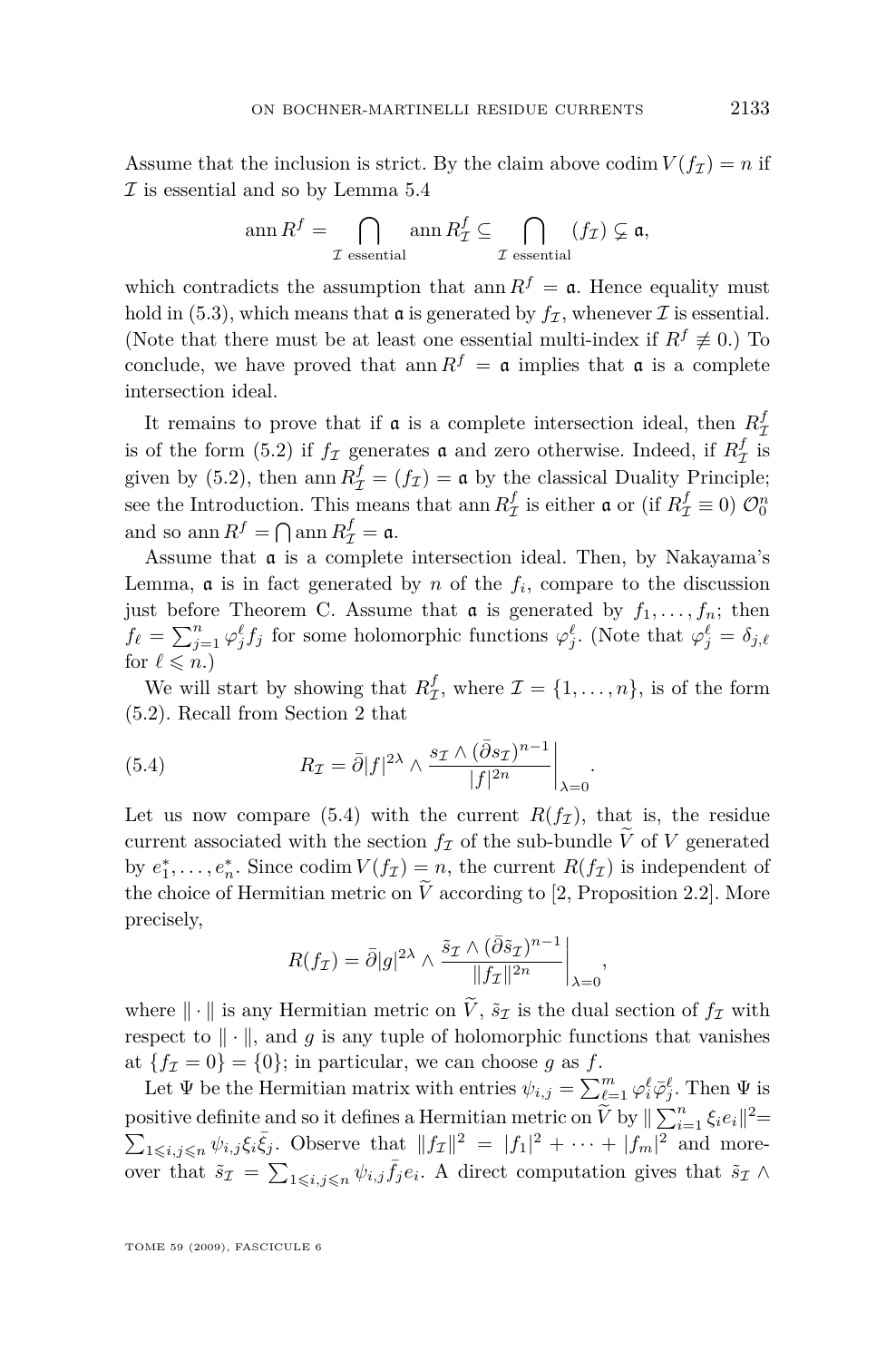<span id="page-16-0"></span> $(\bar{\partial}\tilde{s}_I)^{n-1} = \det(\Psi)s_I \wedge (\bar{\partial}s_I)^{n-1}$ . It follows that  $R(f_I) = CR_I$ , where  $C = det(\Psi(0)) \neq 0$ . By [\[2,](#page-23-0) Theorem 1.7]  $R(f_{\mathcal{I}}) = \overline{\partial}[1/f_1] \wedge \cdots \wedge \overline{\partial}[1/f_n] \wedge$  $e_n \wedge \cdots \wedge e_1$ , and so we have proved that  $R^f_\mathcal{I}$  is of the form [\(5.2\)](#page-13-0).

Next, let  $\mathcal{L}$  be any multi-index  $\{\ell_1, \ldots, \ell_n\} \subseteq \{1, \ldots, m\}$ . By arguments as above  $s_{\mathcal{L}} \wedge (\bar{\partial}s_{\mathcal{L}})^{n-1} = \det(\bar{\Phi}_{\mathcal{L}})s_{\mathcal{I}} \wedge (\bar{\partial}s_{\mathcal{I}})^{n-1}$ , where  $\Phi_{\mathcal{L}}$  is the matrix with entries  $\varphi_j^{\ell_i}$ . Hence  $R_{\mathcal{L}} = C_{\mathcal{L}} R_{\mathcal{I}}^f e_{\ell_n} \wedge \cdots \wedge e_{\ell_1}$ , where  $C_{\mathcal{L}} = \det(\bar{\Phi}_{\mathcal{L}}(0))$ . Note that  $C_{\mathcal{L}}$  is non-zero precisely when  $f_1, \ldots, f_n$  can be expressed as holomorphic combinations of  $f_{\ell_1}, \ldots, f_{\ell_n}$ , that is, when  $f_{\ell_1}, \ldots, f_{\ell_n}$  generate **a**. Hence  $R<sub>C</sub>$  is of the form [\(5.2\)](#page-13-0) if  $f<sub>C</sub>$  generates **a** and zero otherwise, and we are done.

PROPOSITION 5.5. — Suppose that  $f = (f_1, \ldots, f_m)$  generates an mprimary ideal  $\mathfrak{a} \subset \mathcal{O}_0^n$ , where  $n \geq 2$ . Let  $R^f$  be the corresponding Bochner-Martinelli residue current. Then the inclusion

$$
\overline{\mathfrak{a}^n} \subseteq \operatorname{ann} R^f
$$

is strict.

Observe that Proposition 5.5 fails when  $n = 1$ . Then, in fact,  $\mathfrak{a} =$  $\operatorname{ann} R^f = \overline{\mathfrak{a}}.$ 

*Proof.* — We show that ann  $R^f \setminus \overline{a^n}$  is non-empty. Consider multi-indices  $\mathcal{J} = \{j_1, \ldots, j_n\}, \mathcal{L} = \{\ell_1, \ldots, \ell_n\} \subseteq \{1, \ldots, m\}.$  By arguments as in the proof of Lemma [4.3](#page-12-0) one shows that

$$
df_{j_1} \wedge \cdots \wedge df_{j_n} \wedge R_{\mathcal{L}}^f = \text{Jac}(f_{\mathcal{J}})dz_1 \wedge \cdots \wedge dz_n \wedge R_{\mathcal{L}}^f
$$

either vanishes or is equal to a constant times the Dirac measure at the origin. Thus  $z_k \text{Jac}(f_{\mathcal{J}}) R_{\mathcal{L}}^f = 0$  for all coordinate functions  $z_k$ . It follows that  $\mathfrak{m}Jac(f_{\mathcal{I}})\subseteq \text{ann } R^f$  for all multi-indices  $\mathcal{I} = \{i_1, \ldots, i_n\}.$ 

Next, suppose that  $\mathcal{I} = \{i_1, \ldots, i_n\}$  is essential with respect to a Rees divisor *E* of **a**. Then a direct computation gives that  $\text{ord}_E(df_{i_1} \wedge \ldots \wedge$  $df_{i_n}$  =  $nord_E(\mathfrak{a})$  and  $ord_E(dz_1 \wedge \ldots \wedge dz_n) \geqslant \sum_{i=1}^n ord_E(z_i) - 1$ . Note that  $\text{ord}_E(z_k) \geq 1$  for  $1 \leq k \leq n$ . Since  $df_{i_1} \wedge \cdots \wedge df_{i_n} = \text{Jac}(f_{\mathcal{I}})dz_1 \wedge \cdots \wedge dz_n$ it follows that

$$
\mathrm{ord}_E(z_k \mathrm{Jac}(f_{\mathcal{I}})) \leqslant n \; \mathrm{ord}_E(\mathfrak{a}) - n + 1 = \mathrm{ord}_E(\overline{\mathfrak{a}^n}) - n + 1
$$

for  $1 \leq k \leq n$ . Hence, if  $n \geq 2$ , there are elements, for example  $z_k \text{Jac}(f)$ , in  $\mathfrak{m}$ Jac $(f_{\mathcal{I}})$  that are not in  $\overline{\mathfrak{a}^n}$ . This concludes the proof.

Proofs of Theorems A and  $C$ . — Theorem A is an immediate consequence of (the first part of) Theorem [5.1](#page-13-0) and Proposition 5.5.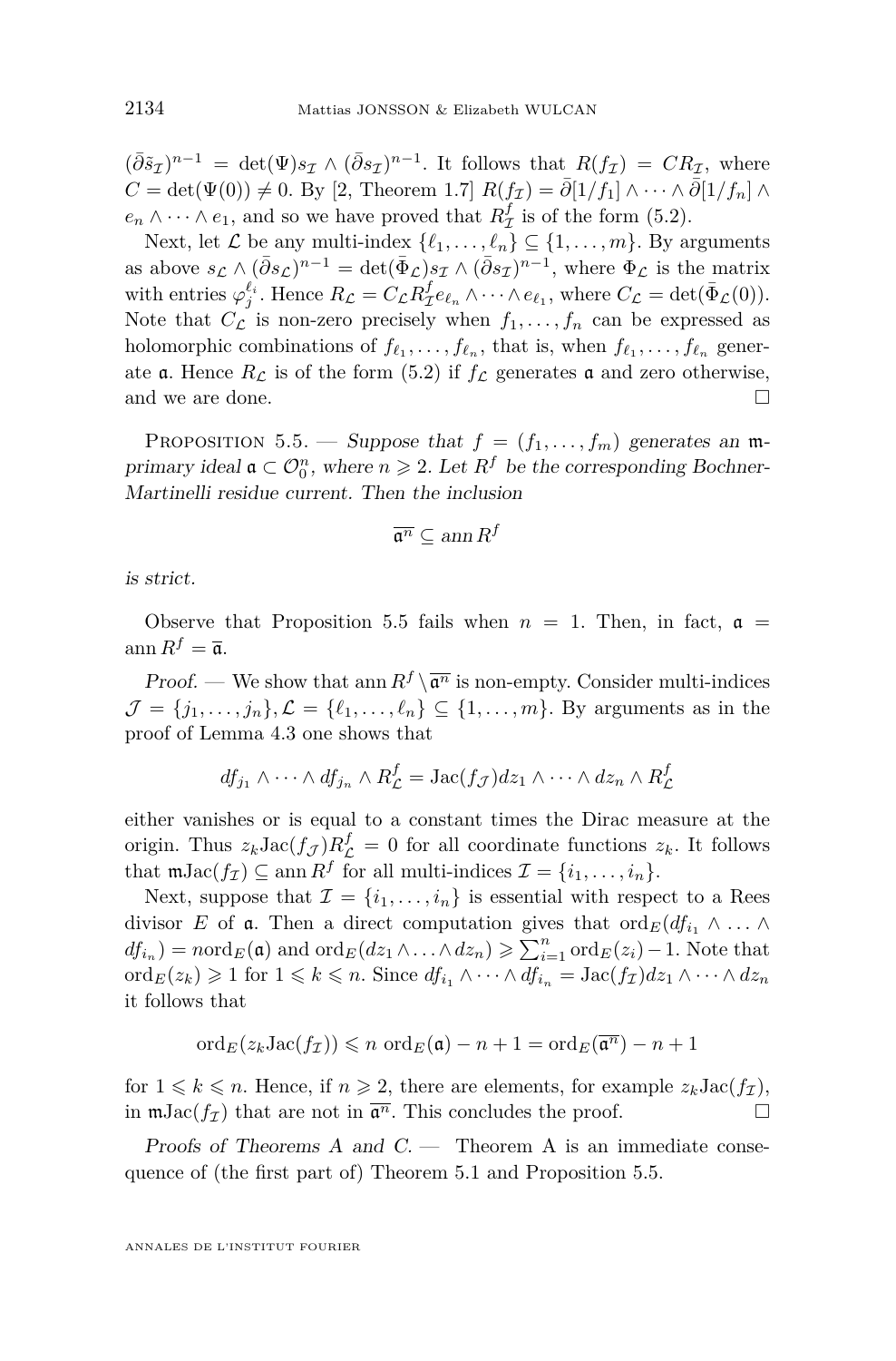<span id="page-17-0"></span>Suppose that  $(f)$  is a complete intersection ideal. Then by Theorem B and (the second part of) Theorem [5.1](#page-13-0) we have

 $\mathcal{I}$  essential  $\Leftrightarrow R^f_{\mathcal{I}} \not\equiv 0 \Leftrightarrow f_{\mathcal{I}}$  generates  $(f)$ *.* 

Moreover Theorem [5.1](#page-13-0) asserts that in this case  $R^f_{\mathcal{I}}$  is of the form [\(1.3\)](#page-3-0).  $\Box$ 

Remark  $5.6.$  — Let us conclude this section by a partial generalization of Theorem 3.1 in [\[25\]](#page-24-0). Even though we cannot explicitly determine ann *R<sup>f</sup>* we can still give a qualitative description of it in terms of the essential multi-indices.

The current  $R^f_{\mathcal{I}}$  is a Coleff-Herrera current in the sense of Björk [\[10\]](#page-23-0), which implies that ann  $R^f_{\mathcal{I}}$  is irreducible, meaning that it cannot be written as an intersection of two strictly bigger ideals. Thus [\(5.1\)](#page-13-0) yields an irreducible decomposition of ann  $R<sup>f</sup>$ , that is, a representation of the ideal as a finite intersection of irreducible ideals, compare to [\[24,](#page-24-0) Corollary 3.4]. An ideal a in a local ring *A* always admits an irreducible decomposition and the number of components in a minimal such is unique; if  $\alpha$  is  $m$ -primary it is equal to the minimal number of generators of the socle of  $A/\mathfrak{a}$ , see for example [\[16\]](#page-23-0). In light of [\(5.1\)](#page-13-0) we see that the number of components in a minimal irreducible decomposition of ann  $R^f$  is bounded from above by the number of essential multi-indices.

In fact Lemma [4.3](#page-12-0) gives us even more precise information: if  $\mathcal I$  is essential then  $\text{Soc}(\mathcal{O}_0^n / \text{ann } R^f_{\mathcal{I}})$  is generated by the image of  $\text{Jac}(f_{\mathcal{I}})$  under the natural surjection  $\mathcal{O}_0^n \to \mathcal{O}_0^n / \text{ann } R^f_\mathcal{I}$ . It follows that  $\text{Soc}(\mathcal{O}_0^n / \text{ann } R^f)$  is generated by the images of  $\{Jac(f_{\mathcal{I}})\}_{\mathcal{I}}$  essential under the natural surjection  $\mathcal{O}_0^n \to \mathcal{O}_0^n / \mathrm{ann} R^f$ .

#### **6. A geometric decomposition**

In this section we will see that the current  $R^f$  admits a natural decomposition with respect to the Rees valuations of  $\mathfrak{a} = (f_1, \ldots, f_m)$ .

Given a log-resolution  $\pi : X \to (\mathbb{C}^n, 0)$  of  $\mathfrak{a}$ , recall from Section [4](#page-10-0) that the analytic continuation of [\(4.1\)](#page-10-0) defines a  $\Lambda^n V$ -valued current  $\widetilde{R}$  on *X*, such that  $\pi_*\widetilde{R} = R$ . Let  $\widetilde{R}^f$  denote the corresponding vector-valued current, that is, the current with the coefficients of  $R$  as entries. From Lemma [4.1](#page-11-0) and Remark [4.2](#page-11-0) we know that  $\widetilde{R}^f$  has support on and the SEP with respect to the Rees divisors associated with  $\mathfrak{a}$ . Hence  $R^f$  can naturally be decomposed as  $\sum_{E \text{ Res distribution}} \tilde{R}^f \mathbf{1}_E$ . Given a Rees divisor *E* in *X*, let us consider the current  $R^E := \pi_*(\widetilde{R}^f \mathbf{1}_E).$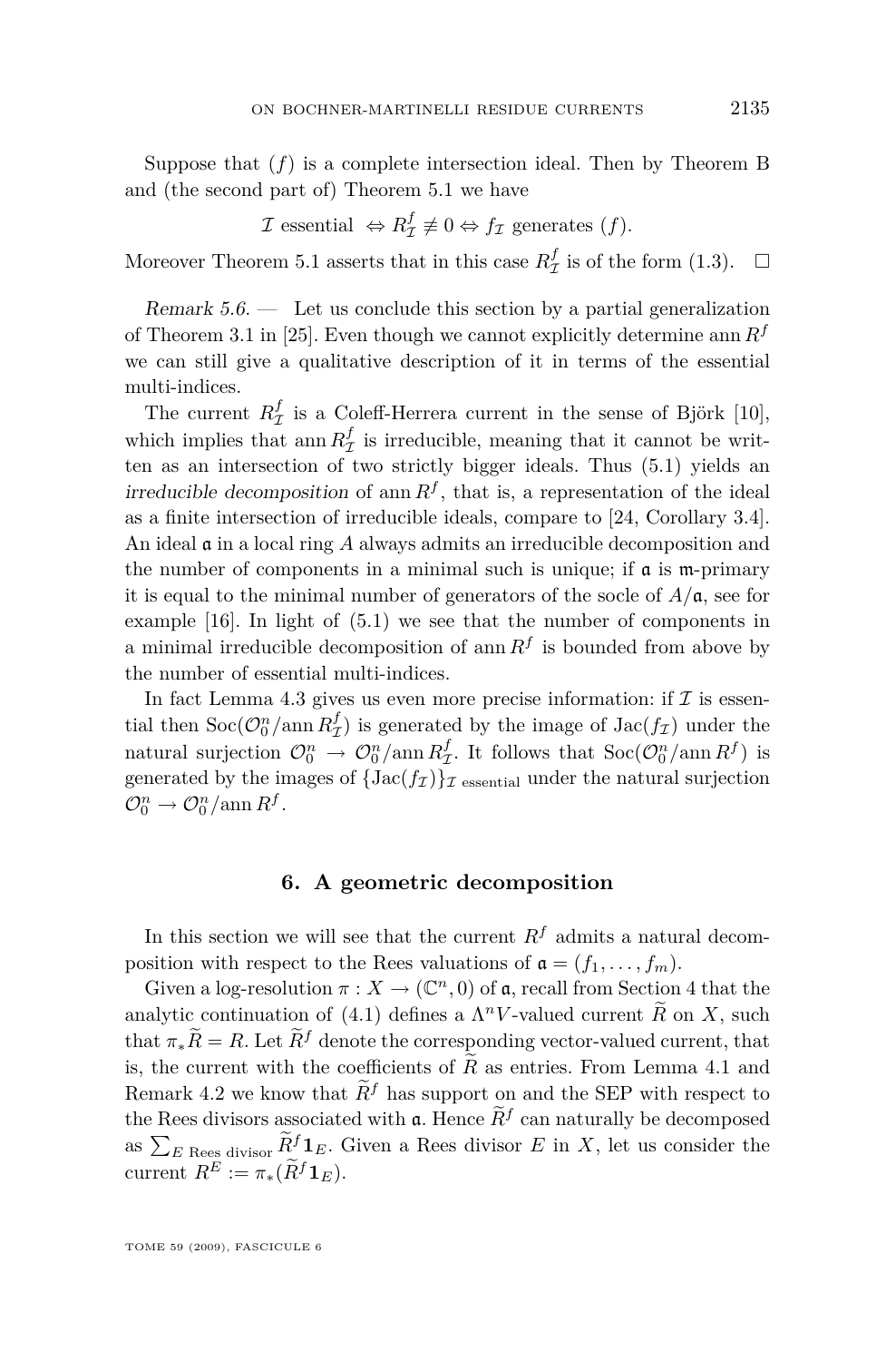<span id="page-18-0"></span>LEMMA 6.1. — The current  $R^E$  is independent of the log-resolution.

Proof. — Throughout this proof, given a log-resolution  $\pi : X \to (\mathbb{C}^n, 0)$ , let  $R_X$  denote the current  $R$  on  $X$ , that is, the value of [\(4.1\)](#page-10-0) at  $\lambda = 0$ , and let  $E_X$  denote the divisor on *X* associated with the Rees valuation ord<sub>*E*</sub>.

Any two log-resolutions can be dominated by a third, see for example [\[19,](#page-23-0) Example 9.1.16]. To prove the lemma it is therefore enough to show that  $\pi_*(R_X \mathbf{1}_{E_X}) = \pi_* \varpi_*(R_Y \mathbf{1}_{E_Y})$  for log-resolutions

$$
Y \xrightarrow{\varpi} X \xrightarrow{\pi} (\mathbb{C}^n, 0)
$$

of a.

We will prove the slightly stronger statement that  $R_X \mathbf{1}_{E_X} = \varpi_*(R_Y \mathbf{1}_{E_Y}).$ Observe that  $\widetilde{R}_X = \overline{\omega}_* \widetilde{R}_Y$ ; compare to [\(4.2\)](#page-10-0). Moreover note that  $\varpi^{-1}(E_X) = E_Y \cup \bigcup E'$ , where each *E'* is a divisor such that  $\varpi(E')$  is a proper subvariety of  $E_X$  (whereas  $\varpi(E_Y) = E_X$ ). Let  $A_Y = E_Y \setminus \bigcup E'$ and  $A_X = \varpi(A_Y)$ . Then  $A_X$  and  $A_Y$  are Zariski-open sets in  $E_X$  and  $E_Y$ , respectively, and  $\varpi^{-1}(A_X) = A_Y$ . By Remark [4.2](#page-11-0) *R* has the SEP with respect to the exceptional divisors, and so, using [\(2.4\)](#page-6-0) we can now conclude that

$$
\widetilde{R}_X \mathbf{1}_{E_X} = \widetilde{R}_X \mathbf{1}_{A_X} = \varpi_*(\widetilde{R}_Y \mathbf{1}_{A_Y}) = \varpi_*(\widetilde{R}_Y \mathbf{1}_{E_Y}).
$$

PROPOSITION 6.2. — Suppose that  $f = (f_1, \ldots, f_m)$  generates an mprimary ideal  $\mathfrak{a} \subset \mathcal{O}_0^n$ . Let  $R^f$  be the corresponding Bochner-Martinelli residue current. Then

(6.1) *R <sup>f</sup>* = X*R E,*

where the sum is taken over Rees valuations  $\operatorname{ord}_E$  of  $\mathfrak a$  and  $R^E$  is defined as above. Moreover each summand  $R^E$  is  $\neq 0$  and depends only on the  $f_i$ for which  $\operatorname{ord}_E(f_i) = \operatorname{ord}_E(\mathfrak{a}).$ 

Proof. — Assume that *E* is a Rees divisor. By Section [3.3](#page-9-0) there is at least one *E*-essential multi-index; let  $\mathcal I$  be such a multi-index. Then, by (the proof of) Theorem B the current  $\pi_*(R_{\mathcal{I}}\mathbf{1}_E) \neq 0$ , which means that  $R<sup>E</sup>$  has at least one nonvanishing entry.

We also get that  $\widetilde{R}^f$  has support on the union of the Rees divisors. Moreover, by Remark [4.2](#page-11-0)  $\widetilde{R}^f 1_F$  has the SEP with respect to *E*. Thus

$$
\widetilde{R}^f = \widetilde{R}^f \mathbf{1}_{\bigcup_{E \text{ Rees divisor}} E} = \sum_{E \text{ Rees divisor}} \widetilde{R}^f \mathbf{1}_E,
$$

which proves  $(6.1)$ .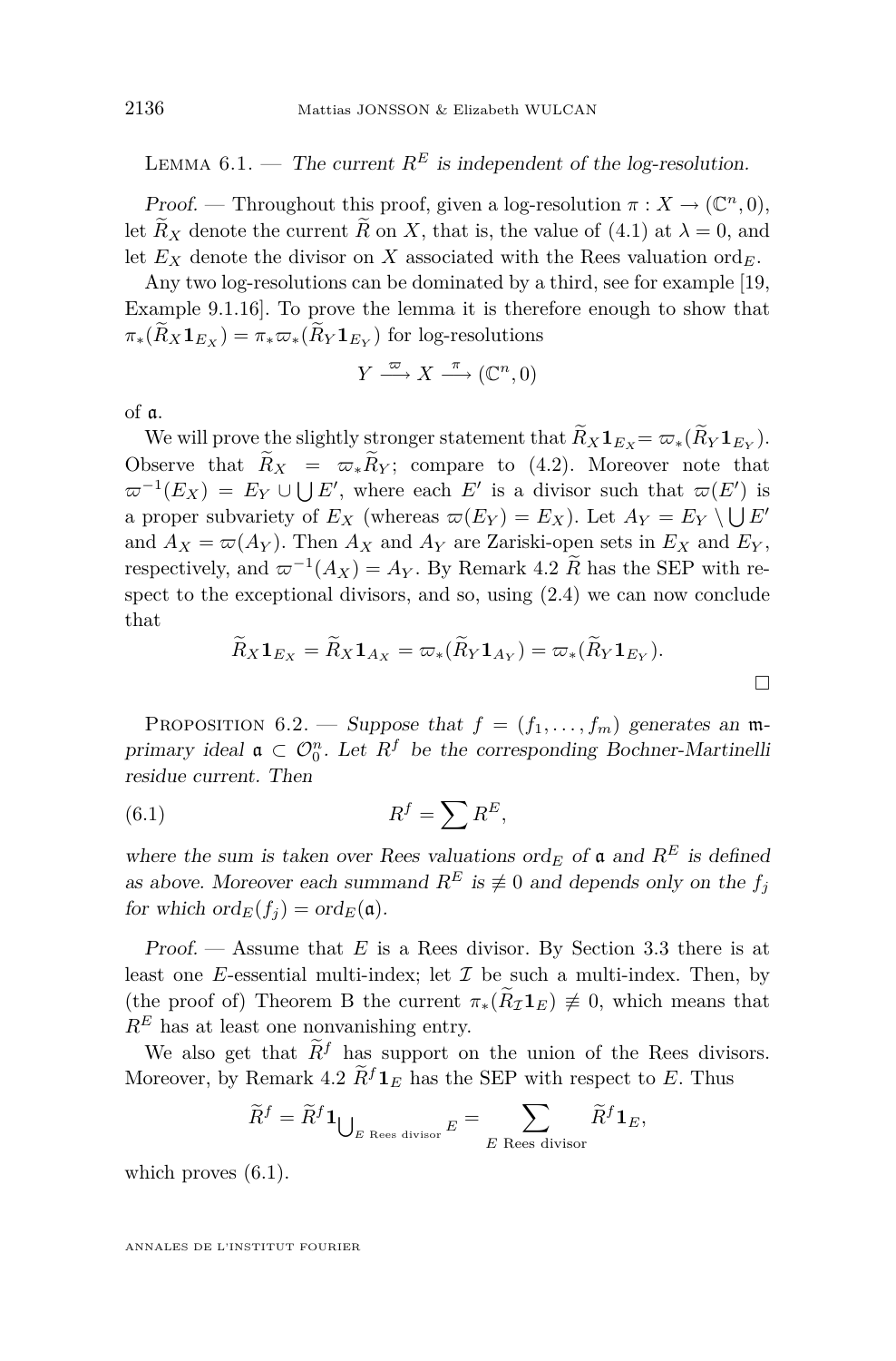<span id="page-19-0"></span>The last statement follows immediately from the second part of Lemma [4.1.](#page-11-0)  $\Box$ 

#### **7. The monomial case**

Let  $\mathfrak{a} \subset \mathcal{O}_0^n$  be an m-primary monomial ideal generated by monomials  $z^{a^j}$ ,  $1 \leqslant j \leqslant m$ . Recall that the Newton polyhedron NP(a) is defined as the convex hull in  $\mathbb{R}^n$  of the exponent set  $\{a^j\}$  of **a**. The Reesvaluations of  $\boldsymbol{\mathfrak{a}}$  are monomial and in 1-1 correspondence with the compact facets (faces of maximal dimension) of  $NP(\mathfrak{a})$ . More precisely the facet  $\tau$ with normal vector  $\rho = (\rho_1, \ldots, \rho_n)$  corresponds to the monomial valuation ord<sub>*τ*</sub>( $z_1^{a_1} \cdots z_n^{a_n}$ ) =  $\rho_1 a_1 + \ldots + \rho_n a_n$ , see for example [\[18,](#page-23-0) Theorem 10.3.5].

Let us interpret our results in the monomial case. First, consider the notion of essential multi-indices. Note that a monomial  $z^a \in \mathfrak{a}$  satisfies that  $\text{ord}_{\tau}(z^a) = \text{ord}_{\tau}(\mathfrak{a})$  precisely if *a* is contained in the facet  $\tau$ . Thus in light of  $(3.2)$  a necessary condition for  $\mathcal{I} = \{i_1, \ldots, i_n\} \subseteq \{1, \ldots, m\}$  to be  $E_{\tau}$ -essential (if  $E_{\tau}$  denotes the Rees divisor associated with  $\tau$ ) is that  ${a<sup>i</sup>}_{i \in \mathcal{I}}$  are all contained in *τ*. Moreover, for [\(3.1\)](#page-10-0) to be nonvanishing the determinant  $|a^i|$  has to be non-zero; in other words  $\{a^i\}_{i\in\mathcal{I}}$  needs to span **R**<sup>*n*</sup>. In [\[25\]](#page-24-0) an exponent set  $\{a^i\}_{i \in \mathcal{I}}$  was said to be essential if all  $a^i$  are contained in a facet of  $NP(\mathfrak{a})$  and  $|a^i| \neq 0$ . Our notion of essential is thus a direct generalization of the one in [\[25\]](#page-24-0). Moreover Theorem B can be seen as a generalization of (the first part of) Theorem 3.1 in [\[25\]](#page-24-0), which asserts that  $R^f_{\mathcal{I}} \not\equiv 0$  precisely if  $\mathcal{I}$  is essential. In fact, Theorem 3.1 also gives an explicit description of ann  $R^f_{\mathcal{I}}$ . Moreover, Theorem [5.1](#page-13-0) and Proposition [5.5](#page-16-0) are direct generalizations of Theorem 3.2 and Corollary 3.9, respectively, in [\[25\]](#page-24-0).

Concerning the decomposition in Section [6](#page-17-0) observe that in the monomial case each multi-index *I* can be essential with respect to at most one Rees divisor. Indeed, clearly a set of points in R *<sup>n</sup>* cannot be contained in two different facets and at the same time span  $\mathbb{R}^n$ . Hence in the monomial case the decomposition  $R^f = (R^f_\mathcal{I})$  is a refinement of the decomposition [\(6.1\)](#page-18-0); in fact the nonvanishing entries of  $R^E$  are precisely the  $R^f_\mathcal{I}$  for which  $\mathcal{I}$  is *E*-essential. In particular,

$$
\operatorname{ann} R = \bigcap \operatorname{ann} R^E \quad \text{and} \quad \operatorname{ann} R^E = \bigcap_{\mathcal{I} \text{ } E-\text{essential}} \operatorname{ann} R^f_{\mathcal{I}}.
$$

This is however not true in general. For example, if  $n = m$ , the set  $\mathcal{I} =$  $\{1, \ldots, n\}$  is essential with respect to all Rees divisors of a (and the number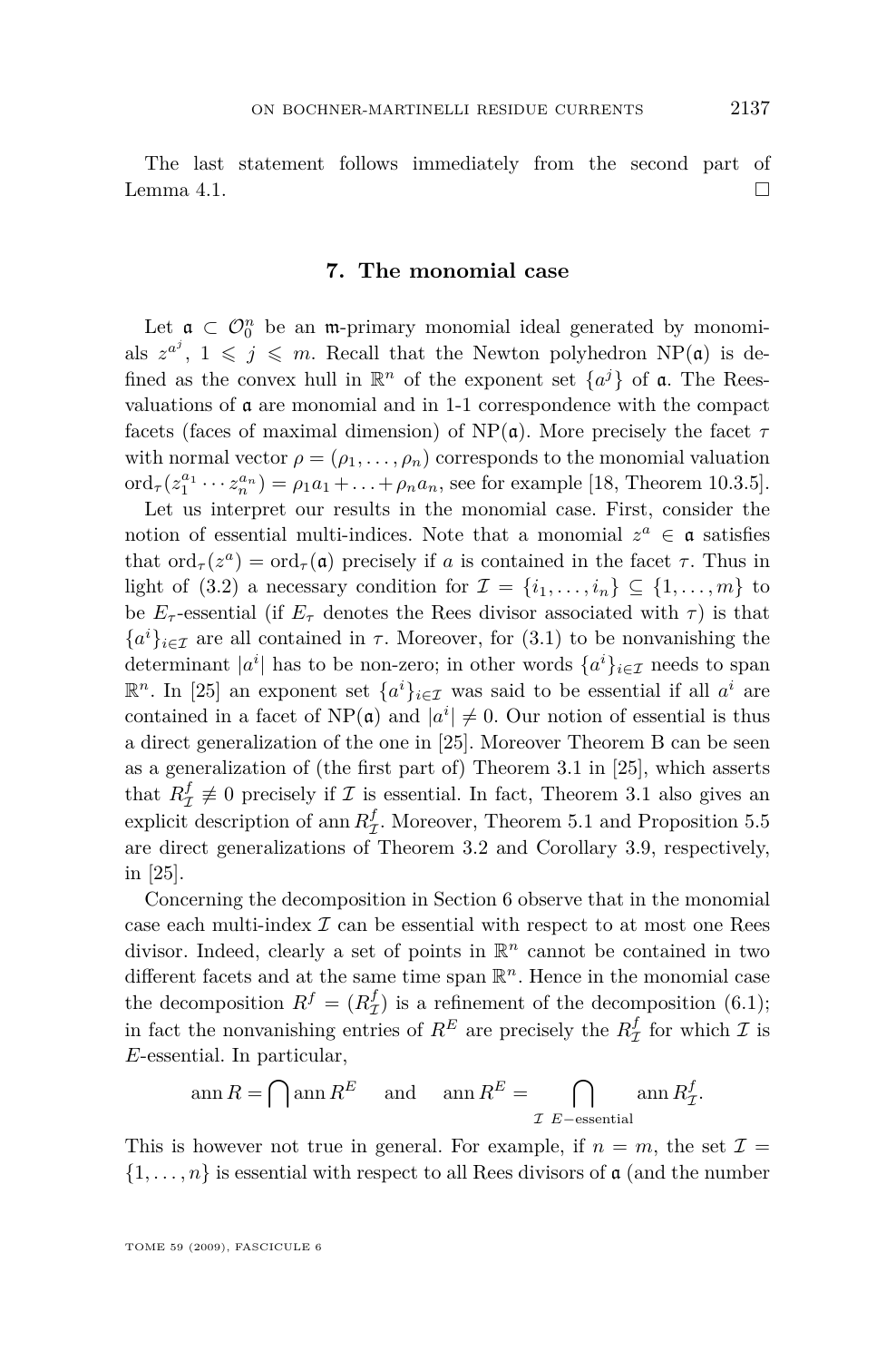<span id="page-20-0"></span>of Rees divisors can be  $> 1$ ). Also, in general,  $\bigcap$  ann  $R^E$  is strictly included in ann *R*, see Example [8.5.](#page-22-0)

#### **8. Examples**

Let us consider some examples that illustrate the results in the paper.

Example 8.1. — [\[25,](#page-24-0) Example 3.4] Let  $\mathfrak{a} \subset \mathcal{O}_0^2$  be the monomial ideal  $(f_1, \ldots, f_5) = (z^8, z^6 w^2, z^2 w^3, zw^5, w^6)$ . The exponent set of **a** is depicted in Figure 8.1, where we have also drawn  $NP(\mathfrak{a})$ . The Newton polyhedron has



Figure 8.1. The exponent set and Newton polyhedron of a in Example 8.1

two facets with normal directions (1*,* 2) and (3*,* 2) respectively. Thus there are two Rees divisors  $E_1$  and  $E_2$  associated with a with monomial valuations  $\operatorname{ord}_{E_1}(z^a w^b) = a + 2b$  and  $\operatorname{ord}_{E_2}(z^a w^b) = 3a + 2b$ , respectively. Now the index sets  $\{1, 2\}$ ,  $\{1, 3\}$ , and  $\{2, 3\}$  are essential with respect to  $E_1$  whereas  $\{3, 5\}$  is  $E_2$ -essential. Thus according to Theorem B  $R^f$ , which a priori has one entry for each multi-index  $\{i, j\} \subseteq \{1, \ldots, 5\}$ , has four non-zero entries corresponding to the four essential index sets. Moreover, by Lemma [5.2](#page-13-0) and Remark [5.6,](#page-17-0) we have that for these index sets  $Jac(f_{\mathcal{I}}) \notin \text{ann } R^f$ , whereas  $m\text{Jac}(f_{\mathcal{I}}) \subseteq \text{ann } R^f$ . For example,  $\text{Jac}(z^6w^2, z^2w^3) = 14z^7w^4 \notin \text{ann } R^f$ , and thus, since  $z^7w^4 \in \mathfrak{a}$ , one sees directly that ann  $R^f \subsetneq \mathfrak{a}$ . Moreover  $z\text{Jac}(z^6w^2, z^2w^3) = 14z^8w^4 \in \overline{\mathfrak{a}^2} \setminus \text{ann } R^f.$ 

Example 8.2. — Let  $\mathfrak{a} \subset \mathcal{O}_0^2$  be the product of the ideals  $\mathfrak{a}_1 = (z, w^2)$ ,  $a_2 = (z - w, w^2)$ , and  $a_3 = (z + w, w^2)$ , each of which is monomial in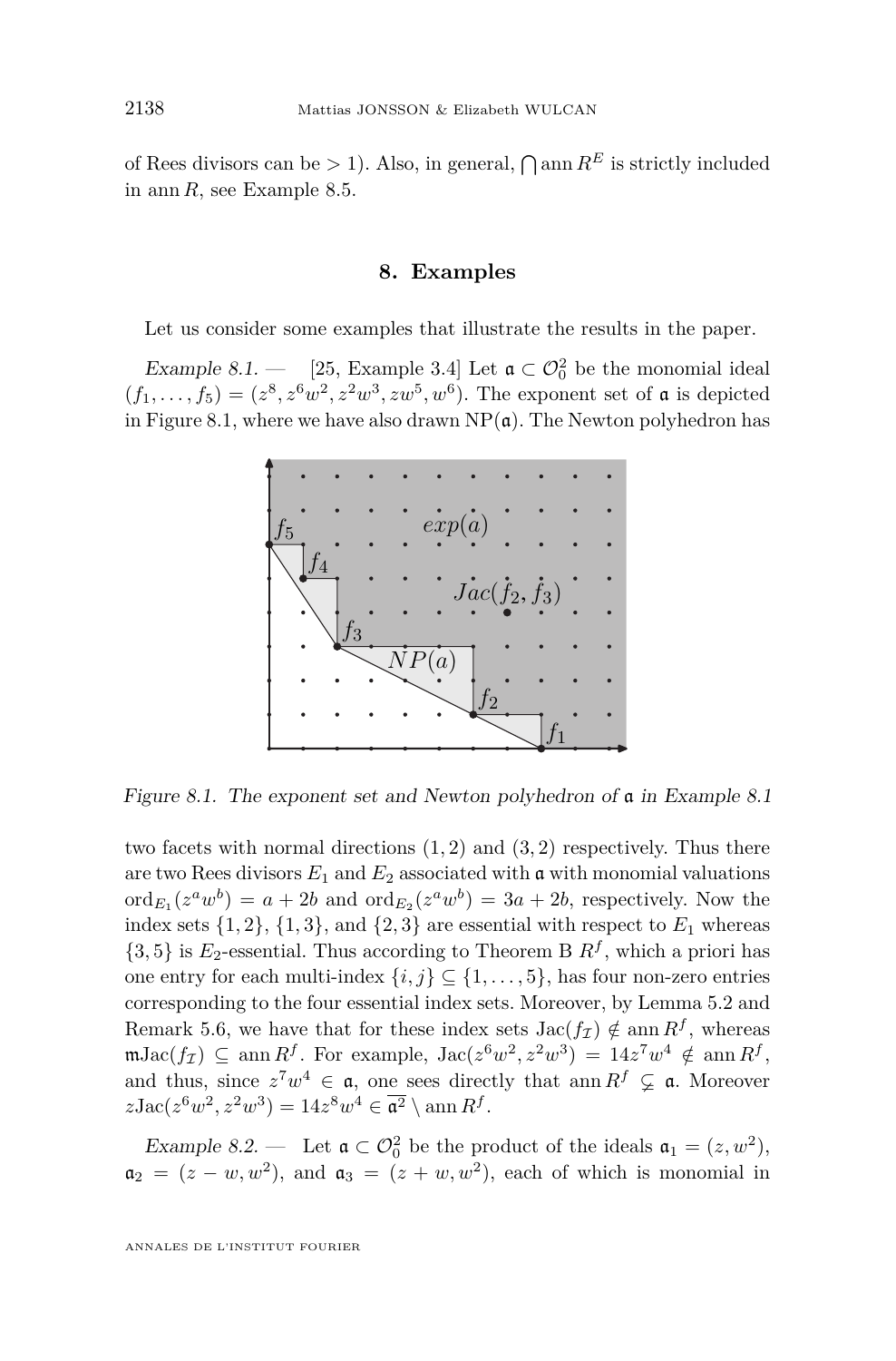<span id="page-21-0"></span>suitable local coordinates. The ideal  $a_i$  has a unique (monomial) Reesvaluation  $\operatorname{ord}_{E_i}$ , given by  $\operatorname{ord}_{E_1}(z^a w^b) = 2a + b$ ,  $\operatorname{ord}_{E_2}((z-w)^a w^b) = 2a + b$ , and  $\operatorname{ord}_{E_3}((z+w)^a w^b) = 2a + b$ , respectively. By Corollary [3.4](#page-9-0) the Reesvaluations of  $\mathfrak a$  are precisely  $\mathrm{ord}_{E_1}$ ,  $\mathrm{ord}_{E_2}$ , and  $\mathrm{ord}_{E_3}$ .

Note that after blowing up the origin once, the strict transform of  $\alpha$  has support at exactly three points  $x_1$ ,  $x_2$ ,  $x_3$  on the exceptional divisor; it follows that  $\mathfrak{a}$  is not a monomial ideal. A log-resolution  $\pi : X \to (\mathbb{C}^2, 0)$  of  $\alpha$  is obtained by further blowing up  $x_1, x_2$  and  $x_3$ , thus creating exceptional primes  $E_1$ ,  $E_2$  and  $E_3$ .

Now a is generated by

$$
\{f_1,\ldots,f_4\} = \{z(z-w)(z+w),\ z(z-w)w^2,\ z(z+w)w^2,\ (z-w)(z+w)w^2\}.
$$

Observe that none of these generators can be omitted; hence  $\mathfrak a$  is not a complete intersection ideal. Also, note that for each Rees divisor there is exactly one essential  $\mathcal{I} \subseteq \{1, \ldots, 4\}$ . For example  $\mathrm{ord}_{E_1}(f_1) = \mathrm{ord}_{E_1}(f_4) =$  $\mathrm{ord}_{E_1}(\mathfrak{a}) = 4$ , whereas  $\mathrm{ord}_{E_1}(f_k) > 4$  for  $k = 2, 3$ , and so  $\mathcal{I} = \{1, 4\}$  is the only  $E_1$ -essential index set. For symmetry reasons,  $\{1,3\}$  is  $E_2$ -essential and  $\{1,2\}$  is  $E_3$ -essential.

Let us compute *R f*  $_{\{1,4\}}^J$ . To do this, let  $y \in X$  be the intersection point of  $E_1$  and the strict transform of  $\{z=0\}$ . We choose coordinates  $(\sigma, \tau)$  at *y* so that  $E_1 = \{ \sigma = 0 \}$  and  $(z, w) = \pi(\sigma, \tau) = (\sigma^2 \tau, \sigma)$ . Then  $\pi^* s_{\{1,4\}} =$  $\bar{\sigma}^4(1-\bar{\sigma}^2\bar{\tau}^2)(\bar{\tau}e_1+e_4)$  and it follows that

$$
\widetilde{R}_{\{1,4\}} = - \bar{\partial} \left[ \frac{1}{\sigma^8} \right] \wedge \frac{d\bar{\tau}}{(1+|\tau|^2)^2} \wedge e_4 \wedge e_1.
$$

Let  $\phi = \varphi dw \wedge dz$  be a test form at  $0 \in \mathbb{C}^n$ . Near  $y \in X$  we have  $\pi^* dw \wedge dz =$  $\sigma^2 d\sigma \wedge d\tau$  and so

$$
R_{\{1,4\}}^f \cdot \phi = \int \bar{\partial} \left[ \frac{1}{\sigma^6} \right] \wedge d\sigma \wedge \frac{d\bar{\tau} \wedge d\tau}{(1+|\tau|^2)^2} \varphi(\sigma^2 \tau, \sigma) =
$$
  

$$
\frac{2\pi i}{5!} \varphi_{0,5}(0,0) \int_{\tau} \frac{d\bar{\tau} \wedge d\tau}{(1+|\tau|^2)^2} = \frac{(2\pi i)^2}{5!} \varphi_{0,5}(0,0) = \bar{\partial} \left[ \frac{1}{z} \right] \wedge \bar{\partial} \left[ \frac{1}{w^6} \right] \cdot \phi.
$$

Hence  $\text{ann } R^f_{\{1,4\}} = (z, w^6)$ . Similarly,  $\text{ann } R^f_{\{1,3\}} = (z - w, w^6)$  and  $\text{ann } R^f_{\{1,2\}} = (z+w,w^6), \text{ and so}$ 

$$
\operatorname{ann} R^f = (z(z - w)(z + w), w^6).
$$

Note in particular that ann  $R^f \subsetneq \mathfrak{a}$  in accordance with Theorem [5.1.](#page-13-0)

Example 8.3. — Let  $\mathfrak{a} \in \mathcal{O}_0^2$  be the monomial ideal  $(z^2, zw, w^2)$  and let  $f = f(B)$  be the tuple of generators:  $f = (f_1, f_2, f_3) = (z^2, zw + w^2, Bw^2)$ .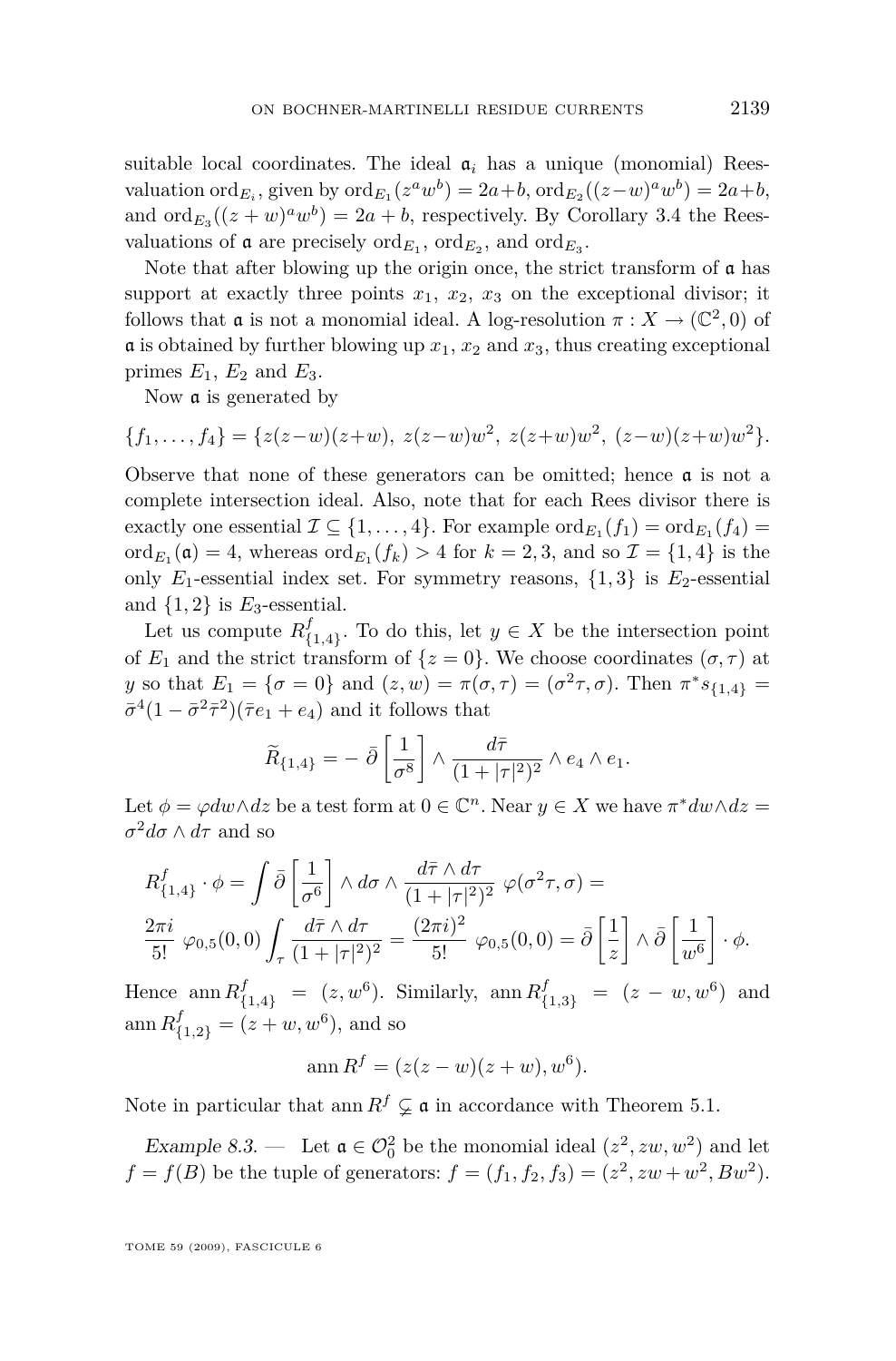<span id="page-22-0"></span>A computation similar to the one in Example [8.2](#page-20-0) yields that

$$
R_{\{1,2\}}^f = C_0 \ \overline{\partial} \left[ \frac{1}{z^3} \right] \wedge \overline{\partial} \left[ \frac{1}{w} \right] + 2 \ C_1 \ \overline{\partial} \left[ \frac{1}{z^2} \right] \wedge \overline{\partial} \left[ \frac{1}{w^2} \right],
$$

where

$$
C_{\ell} = \frac{1}{2\pi i} \int \frac{|\tau|^{2\ell} d\bar{\tau} \wedge d\tau}{(1 + |\tau|^2 |1 + \tau|^2 + |B|^2 |\tau|^4)^2}.
$$

Note that *R f*  $f_{\{1,2\}}$  and its annihilator ideal depend not only on  $f_1$  and  $f_2$ but also on  $f_3$ . Indeed, a polynomial of the form  $Dz^2 - Ew$  is in ann  $R_f^f$ *{*1*,*2*}* if and only if  $D/E = 2C_1/C_0$ , but  $2C_1/C_0$  depends on the parameter *B*.

However, ann  $R^f$  is independent of *B*. In fact, ann  $R^f_{\{1,3\}} = (z^2, w^2)$  and  $\text{ann } R^f_{\{2,3\}} = (z, w^3)$ , which implies that

$$
\operatorname{ann} R^f = \bigcap \operatorname{ann} R^f_{\mathcal{I}} = (z^3, z^2w, zw^2, w^3).
$$

Remark 8.4. — Example [8.3](#page-21-0) shows that the vector valued current  $R^f$ depends on the choice of the generators of the ideal (*f*) in an essential way. Still, in this example ann  $R^f$  stays the same when we vary  $f$  by the parameter *B*. Also, we would get the same annihilator ideal if we chose *f* as  $(z^2, zw, w^2)$ , see [\[25,](#page-24-0) Theorem 3.1].

We have computed several other examples of currents  $R<sup>f</sup>$  in all of which ann  $R^f$  is unaffected by a change of  $f$  as long as the ideal  $(f)$  stays the same. To be able to answer Question D in general, however, one probably has to understand the delicate interplay between contributions to  $R<sup>f</sup>$  and  $R^f_\mathcal{I}$  from different Rees divisors, compare to Example 8.5 below.

Example 8.5. — Let  $\mathfrak{a} \in \mathcal{O}_0^2$  be the complete intersection ideal  $(f_1, f_2)$  =  $(z^3, w^2 - z^2)$ . After blowing up the origin the strict transform of a has support at two points  $x_1$  and  $x_2$  corresponding to where the strict transforms of the lines  $z = w$  and  $z = -w$ , respectively, meet the exceptional divisor. Further blowing up these points yields a log-resolution of a with Rees divisors  $E_1$  and  $E_2$  corresponding to  $x_1$  and  $x_2$ , respectively.

A computation as in Example [8.2](#page-20-0) yields that

$$
\begin{split} 2R^{E_1} = -\bar{\partial} \left[ \frac{1}{z^4} \right] \wedge \bar{\partial} \left[ \frac{1}{w} \right] + \bar{\partial} \left[ \frac{1}{z^3} \right] \wedge \bar{\partial} \left[ \frac{1}{w^2} \right] \\ &\quad - \bar{\partial} \left[ \frac{1}{z^2} \right] \wedge \bar{\partial} \left[ \frac{1}{w^3} \right] + \bar{\partial} \left[ \frac{1}{z} \right] \wedge \bar{\partial} \left[ \frac{1}{w^4} \right]; \end{split}
$$

 $R^{E_2}$  looks the same but with the minus signs changed to plus signs. Hence

$$
R^{f} = R^{E_1} + R^{E_2} = \bar{\partial} \left[ \frac{1}{z^3} \right] \wedge \bar{\partial} \left[ \frac{1}{w^2} \right] + \bar{\partial} \left[ \frac{1}{z} \right] \wedge \bar{\partial} \left[ \frac{1}{w^4} \right].
$$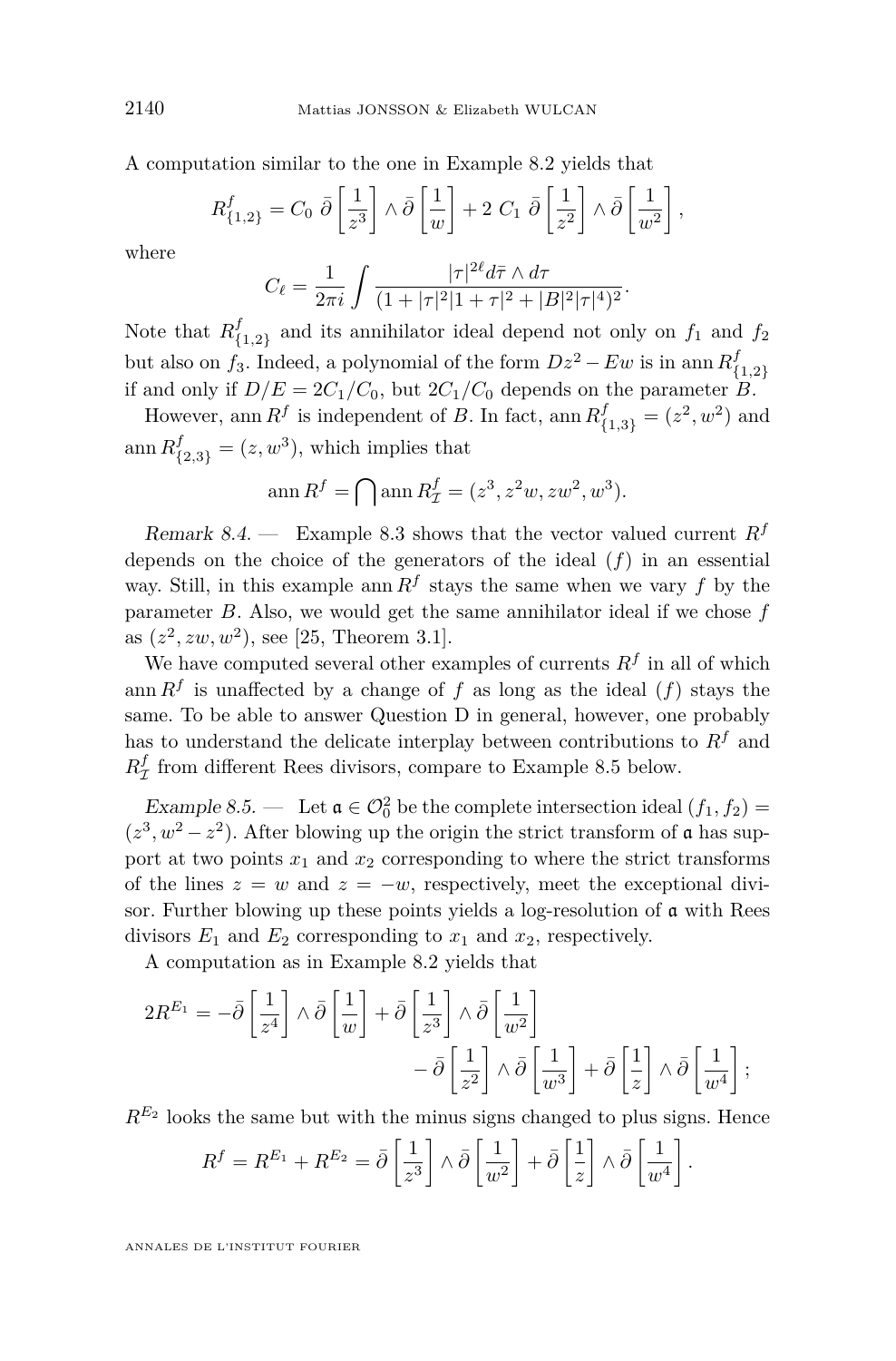<span id="page-23-0"></span>Note that  $\text{ann } R^f$  is indeed equal to  $a$ , which we already knew by the Duality Principle. Observe furthermore that  $z^3 R^{E_1} = -\overline{\partial}[1/z] \wedge \overline{\partial}[1/w]$ , so that  $z^3 \notin \text{ann } R^{E_1}$ . Hence we conclude that in general

$$
\bigcap \operatorname{ann} R^E \varsubsetneq \operatorname{ann} R^f.
$$

#### BIBLIOGRAPHY

- [1] M. Andersson, "Uniqueness and factorization of Coleff-Herrera currents", Preprint, to appear in Ann. Fac. Sci. Toulouse Math.
- [2] ——— , "Residue currents and ideals of holomorphic functions", Bull. Sci. Math. **128** (2004), no. 6, p. 481-512.
- [3] ——— , "Residues of holomorphic sections and Lelong currents", Ark. Mat. **43** (2005), no. 2, p. 201-219.
- [4] M. ANDERSSON & E. GÖTMARK, "Explicit representation of membership of polynomial ideals", Preprint, Göteborg, available at arXiv:0806.2592.
- [5] M. Andersson, H. Samuelsson & J. Sznajdman, "On the Briancon-Skoda theorem on a singular variety", Preprint, to appear in Ann. Inst. Fourier.
- [6] M. Andersson & E. Wulcan, "Decomposition of residue currents", to appear in Journal für die reine und angewandte Mathematik, available at arXiv:0710.2016.
- [7] ——— , "Residue currents with prescribed annihilator ideals", Ann. Sci. École Norm. Sup. **40** (2007), no. 6, p. 985-1007.
- [8] C. A. Berenstein, R. Gay, A. Vidras & A. Yger, Residue currents and Bezout identities, Progress in Mathematics, vol. 114, Birkhäuser Verlag, 1993.
- [9] C. A. Berenstein & A. Yger, "Analytic residue theory in the non-complete intersection case", J. Reine Angew. Math. **527** (2000), p. 203-235.
- [10] J.-E. Björk, "Residues and *D*-modules", The legacy of Niels Henrik Abel, p. 605- 651, The legacy of Niels Henrik Abel, Springer, Berlin, 2004.
- [11] J. BRIANÇON & H. SKODA, "Sur la clôture intégrale d'un idéal de germes de fonctions holomorphes en un point de C*n*", C. R. Acad. Sci. Paris Sér. A **278** (1974), p. 949- 951.
- [12] W. Bruns & J. Herzog, Cohen-Macaulay rings, Cambridge Studies in Advanced Mathematics, vol. 39, Cambridge University Press, Cambridge, 1993.
- [13] N. Coleff & M. Herrera, Les courants résiduels associcés à une forme méromorphe, Lecture Notes in Mathematics, vol. 633, Springer Verlag, Berlin, 1978.
- [14] A. Dickenstein & C. Sessa, "Canonical representatives in moderate cohomology", Invent. Math. **80** (1985), p. 417-434.
- [15] R. HARTSHORNE, Algebraic Geometry, Graduate Texts in Mathematics, vol. 52, Springer Verlag, Berlin, 1977.
- [16] W. Heinzer, L. J. Ratliff & K. Shah, "On the irreducible components of an ideal", Comm. Algebra **25** (1997), no. 5, p. 1609-1634.
- [17] M. Hickel, "Une note à propos du Jacobien de *n* fonctions holomorphes à l'origine de C*n*", Preprint, 2007.
- [18] C. Huneke & I. Swanson, Integral closure of ideals, rings, and modules, London Mathematical Society Lecture Note Series, vol. 336, Cambridge University Press, Cambridge, 2006.
- [19] R. LAZARSFELD, Positivity in algebraic geometry. I & II, Ergebnisse der Mathematik und ihrer Grenzgebiete. 3. Folge., vol. 48, 49, Springer-Verlag, Berlin, 2004.